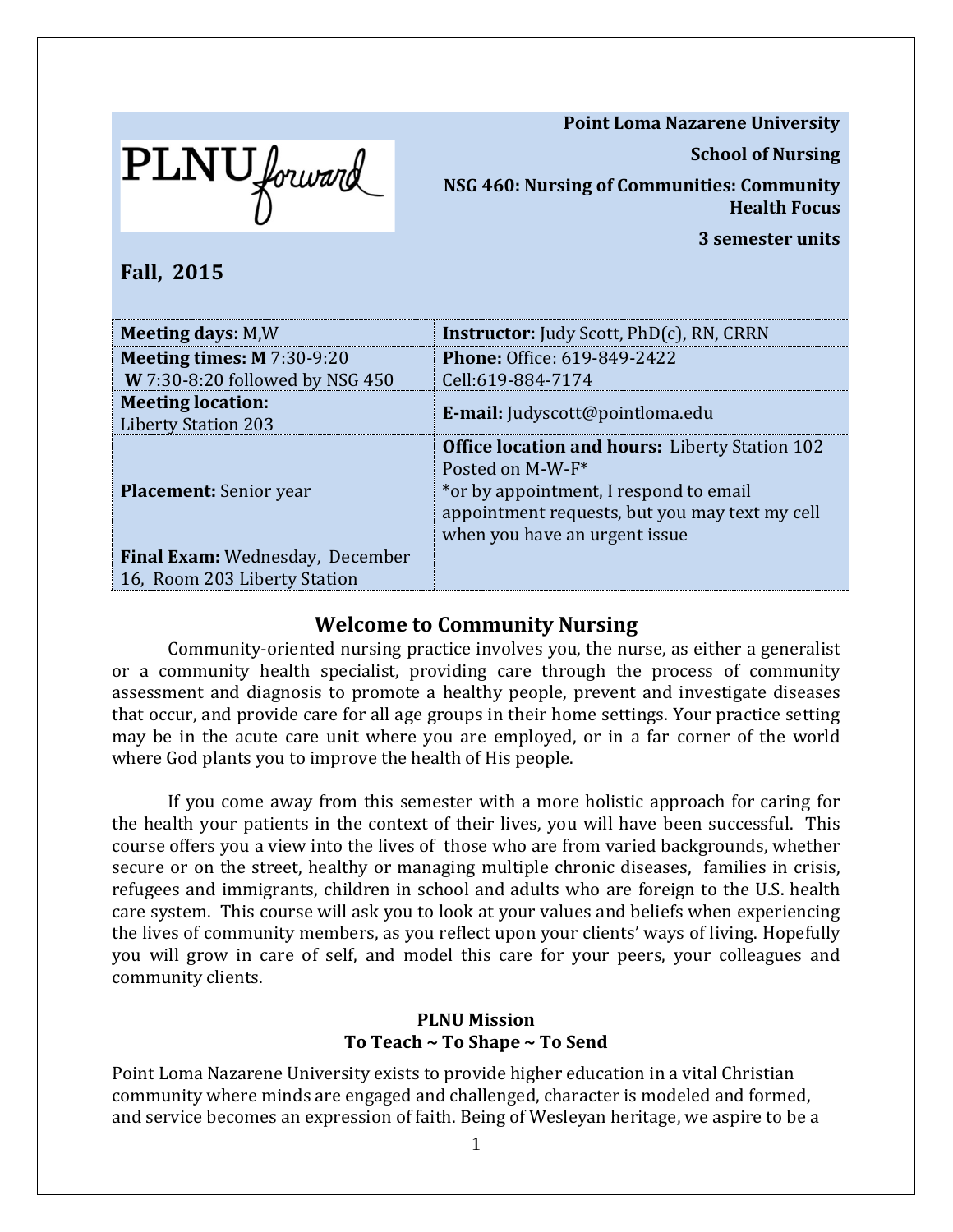learning community where grace is foundational, truth is pursued, and holiness is a way of life.

#### **SON Vision Statement**

The School of Nursing at Point Loma Nazarene University embraces, as a covenant, the commitment to excellence within a dynamic Christian environment in which each one will engage in the sacred work of nursing. This sacred work involves symbolically removing one's shoes in service of others.

*Take off your sandals for the place you are standing is holy ground. Exodus 3:5 NIV* 

#### **SON Mission Statement**

*\_\_\_\_\_\_\_\_\_\_\_\_\_\_\_\_\_\_\_\_\_\_\_\_\_\_\_\_\_\_\_\_\_\_\_\_\_\_\_\_\_\_\_\_\_\_\_\_\_\_\_\_\_\_\_\_\_\_\_\_\_\_\_\_\_\_\_\_\_\_\_\_\_\_\_\_\_\_\_\_\_\_\_\_\_\_\_\_\_\_\_\_\_\_\_\_\_\_\_\_\_\_\_\_\_*

The School of Nursing at Point Loma Nazarene University exists to support the university Wesleyan mission and to provide an interdisciplinary learning program of excellence. Graduates of the SON are distinctly identified by grace, truth and holiness, serving others after the example of Christ, as they are sent to fulfill their calling as professional nurses.

*So He got up from the meal, took off His outer clothing, and wrapped a towel around His waist. After that, He poured water into a basin and began to wash His disciple's feet, drying them with a towel that was wrapped around Him. John 13: 4-5 NIV Now that I, your Lord and Teacher, have washed your feet, you also should wash one another's feet. I have set you an example that you should do as I have done for you. John 13: 14-15 NIV* 

*Special Note* :Faculty reserves the right to make necessary schedule changes to this syllabus as the semester progresses. Every attempt will be made to minimize the inconvenience to the student in the event of a change to the syllabus. Students will be notified of changes via eclass announcement section, with accompanying email notification, in a timely manner.

#### NSG 460 (3) NURSING OF COMMUNITIES: COMMUNITY HEALTH FOCUS

The focus is on the health of populations with emphasis on epidemiology, health promotion, health protection, disease prevention, health policy, health care delivery systems, and cultural competency. A community assessment and community teaching project is required. *Prerequisites: Senior standing in Nursing program and completion of Sociology 360 Concurrent: Nursing 461*.

Note: A minimum grade of "C" must be achieved in all co-requisite courses in order to progress in the program.

**PROGRAM VALUES and COURSE LEARNING OUTOMES:** Upon completion of NSG 460 the student will meet the following outcomes: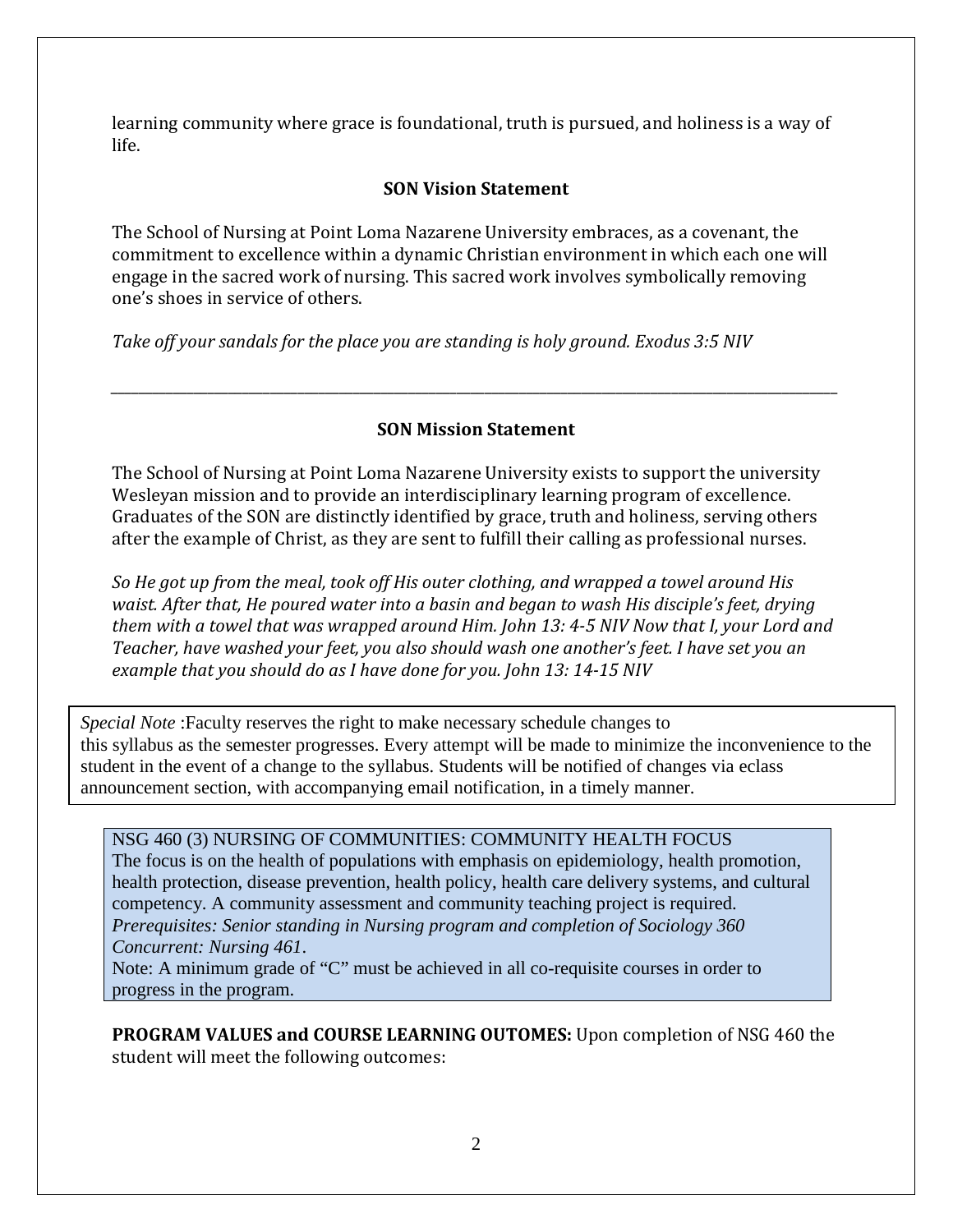**Inquiring Faithfully –**The student will demonstrate knowledge, skill and behavior of the evidence-based practice of nursing which integrates growth in reasoning, analysis, decisionmaking and the application of theory with the goal of advocating for others and/or self. This includes holistic nursing skills and the nursing process.

Course Learning Outcomes:

- Utilize knowledge from previous nursing courses and public health science in providing care for community clients (PLO 1.1,1.2)
- Analyze diverse cultural, ethnic and social backgrounds as sources of patient, family and community needs (PLO 1.4)
- Incorporates population-centered nursing practice, education and research into care of clients throughout the lifespan (PLO 1.3)

**Following Faithfully –** Defined as claiming the challenge from Florence Nightingale that nursing is a "divine imposed duty of ordinary work." The nursing student will integrate the ordinary work by complying with and adhering to regulatory and professional standards (e.g. ANA Code of Ethics, the California Board of Registered Nursing, Scope of Nursing Practice, SON Handbook). This includes taking responsibility, being accountable for all actions and treating others with respect and dignity.

#### **Course Learning Outcomes:**

- Models principles of integrity, respect and concern for the well-being of self, clients and colleagues (PLO 5.1, 5.2)
- Promotes public health through partnership with clients and agencies as a model of respect for the needs of others (PLO 5.1, 5.2)

**Communicating Faithfully -** The student will actively engage in the dynamic interactive process that is intrapersonal and interpersonal with the goal of advocating for others and/or self. This includes effective, culturally appropriate communication conveys information, thoughts, actions and feelings through the use of verbal and nonverbal skills.

#### **Course Learning Outcomes:**

- Foster open communication among the healthcare team to improve client family and public health outcomes (PLO 3.3, BSN essential VI4; QSEN teamwork and collaboration)
- Adapt teaching strategies that are appropriate and effective for individual clients, aggregates, and communities (PLO3:1,2)
- Advocates for clients to exercise their rights to select, participate and evaluate health care (PLO 3:4,5)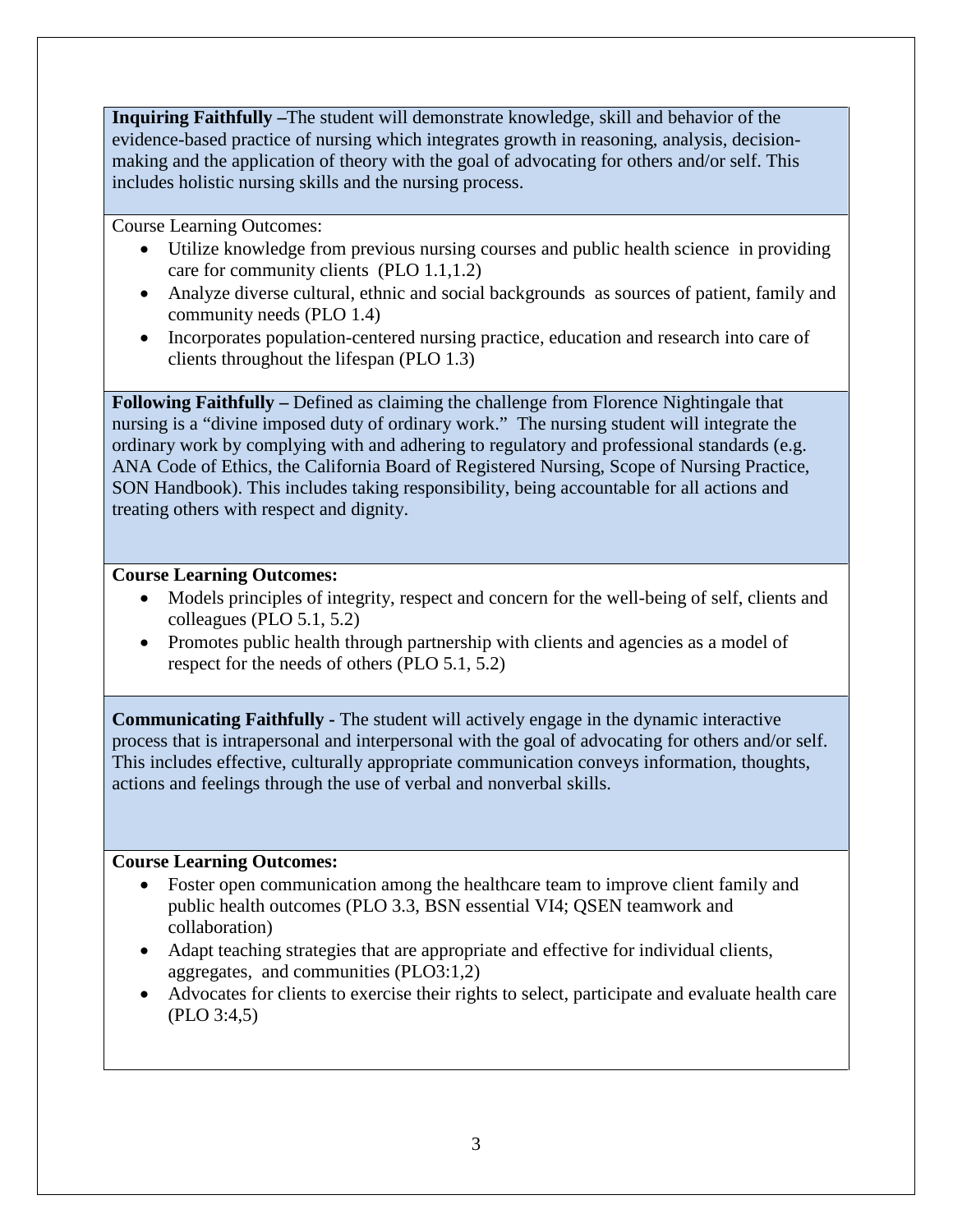**Leading Faithfully -** The student will incorporate a foundational relationship with Christ and others and embrace a willingness to serve others in the midst of life circumstances (e.g., illness, injustice, poverty). The student will role-model the need for "Sabbath Rest" as a means of personal renewal, and true care of the self, so that service to others is optimally achieved. The student will incorporate the characteristics of a servant leader including: humility, courage, forgiveness, discernment.

#### **Course Learning Outcomes-**

- Analyze influence of own value system related to the impact on patient care (PLO 5.1, 5.2)
- Discriminate community resources for adult patients as a function of service (PLO 5.3)

**Caring Faithfully -** The student will embrace a calling to the ministry of compassionate care for all people in response to God's grace, which aims to foster optimal health and bring comfort in suffering and death.

Course Learning Outcomes:

- Prioritizes physiological, and psychosocial (including spiritual) assessment data that impacts disease process of community clients (PLO 5.1)
- Examine strategies to empower community clients in all aspects of the healthcare process (PLO 5.2, 5.3)

Integrate ethical/legal standards of nursing practice into the community settings (PLO 5.3)

# **COURSE CREDIT HOUR INFORMATION**

In the interest of providing sufficient time to accomplish the stated Course Learning Outcomes, this class meets the PLNU credit hour policy for a 3 unit class delivered over 14 weeks. Specific details about how the class meets the credit hour requirement can be provided upon request.

#### **COURSE TOPIC OUTLINE**

| <b>Introduction to Community Nursing</b>                   | Legal and Ethical context in Public Health                        |
|------------------------------------------------------------|-------------------------------------------------------------------|
| Public Health Concepts-Core Values / Essential<br>services | Health Education, Promotion, Risk Reduction and Harm<br>Reduction |
| History of Public health Nursing                           | Transitional care                                                 |
| <b>Community Resources</b>                                 | Epidemiology in Health and Illness                                |
| <b>Community Assessment</b>                                | Sexually Transmitted infections                                   |
| Public Health Nursing and Home visiting                    | Child Health/Child Abuse/Child Welfare                            |
| U.S. Health System/Medicare/Medicaid/Cal                   | Older Adult health/Elder Abuse/Chronic Disease                    |
| Tuberculosis control                                       | <b>Health Policy</b>                                              |
| Global Health                                              | Poverty, Homelessness and Vulnerable Populations                  |
| Genomics and Community Health                              | Family, adolescent and child health                               |
|                                                            | Disaster Management                                               |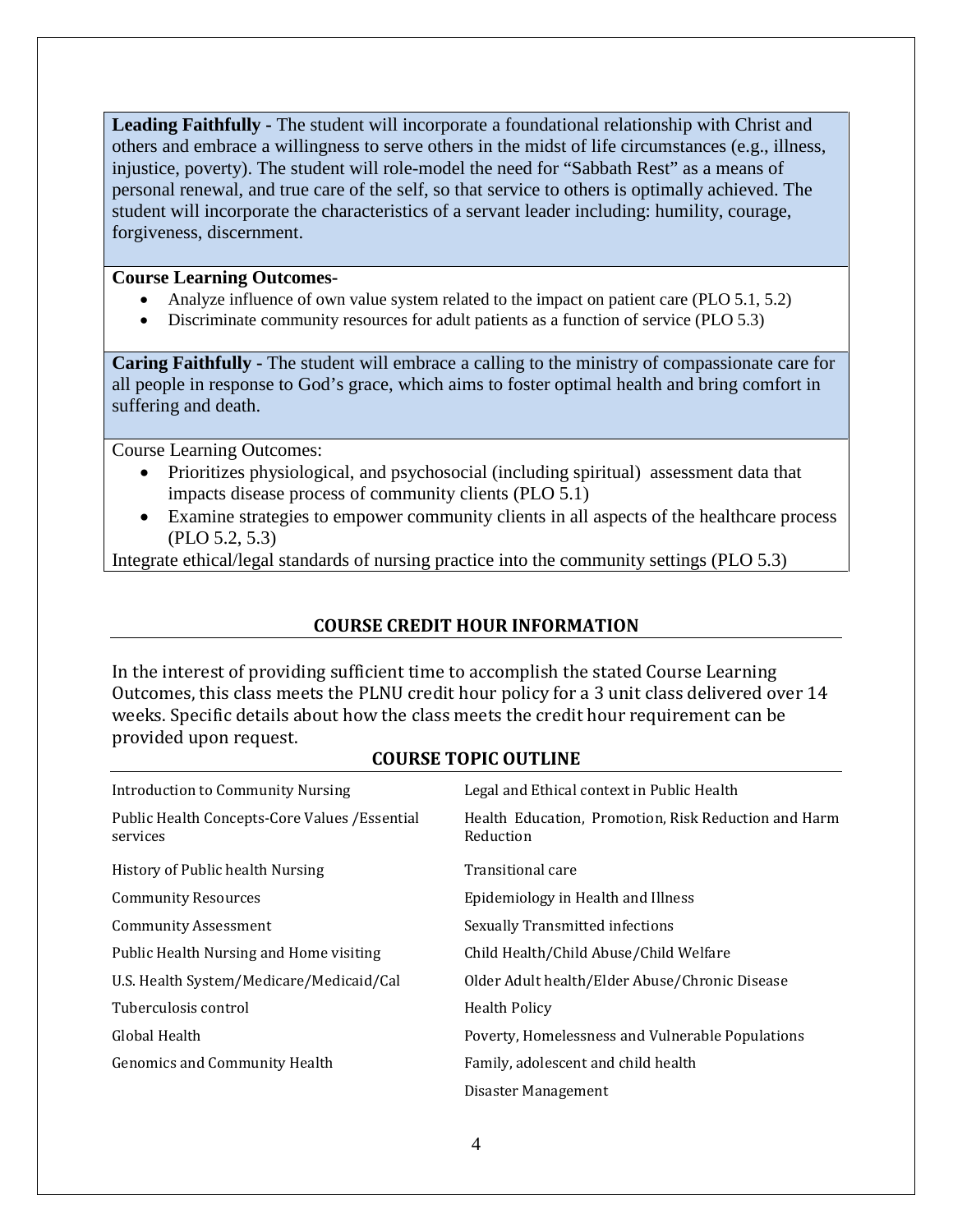#### **LEARNING STRATEGIES**

In this course, I will ask experts in the field of public health to present on their area of expertise as well as lecture on the topics above. This will require reading and preparation as well as the ability to adjust to speakers who practice in the field. I expect that you will listen attentively, ask questions, and integrate the assigned readings for my presentations as well as invited guests. The guest speakers will be speaking at an application level of the reading content, and may not explain concepts in the reading directly. Test questions from the presenters are included in homework, quizzes and exams. Asking questions for clarification from the guest presenters is a good method for integrating reading and presented materials.

I have designed the course to reach students with multiple learning styles including using active learning strategies: *Glass Castle* discussion, collaborative learning, debate, simulation, written scenarios, and media applications.

# **ATTENDANCE AND PARTICIPATION**

Regular and punctual attendance at all classes is considered essential to optimum academic achievement. If the student is absent from more than 10 percent of class meetings, the faculty member has the option of filing a written report which may result in de-enrollment. If the absences exceed 20 percent, the student may be de-enrolled without notice. If the date of de-enrollment is past the last date to withdraw from a class, the student will be assigned a grade of W or WF consistent with university policy in the grading section of the catalog. See **Academic Policies** in the undergrad student catalog. Attendance for this class is counted for 25 points. Up to 5 points will be deducted per unexcused absence and >3 late arrivals. Late arrivals >5 will result in a loss of 10 points. Please notify me if you are absent by email.

#### **INCOMPLETE AND LATE ASSIGNMENTS**

All assignments are to be submitted per this syllabus and calendar, including eClass assignments. I expect that your assignments will be turned in on time (a minimum of 10% will be deducted for each day an assignment is late, unless prior arrangements have been made with me).

#### **ACADEMIC DISHONESTY**

Students should demonstrate academic honesty by doing original work and by giving appropriate credit to the ideas of others. As explained in the university catalog, academic dishonesty is the act of presenting information, ideas, and/or concepts as one's own when in reality they are the results of another person's creativity and effort. Violations of university academic honesty include cheating, plagiarism, falsification, aiding the academic dishonesty of others, or malicious misuse of university resources. A faculty member who believes a situation involving academic dishonesty has been detected may assign a failing grade for a) that particular assignment or examination, and/or b) the course following the procedure in the university catalog. Students may appeal also using the procedure in the university catalog. See [Academic Policies](http://www.pointloma.edu/experience/academics/catalogs/undergraduate-catalog/point-loma-education/academic-policies) for further information.

#### **ACADEMIC ACCOMMODATIONS**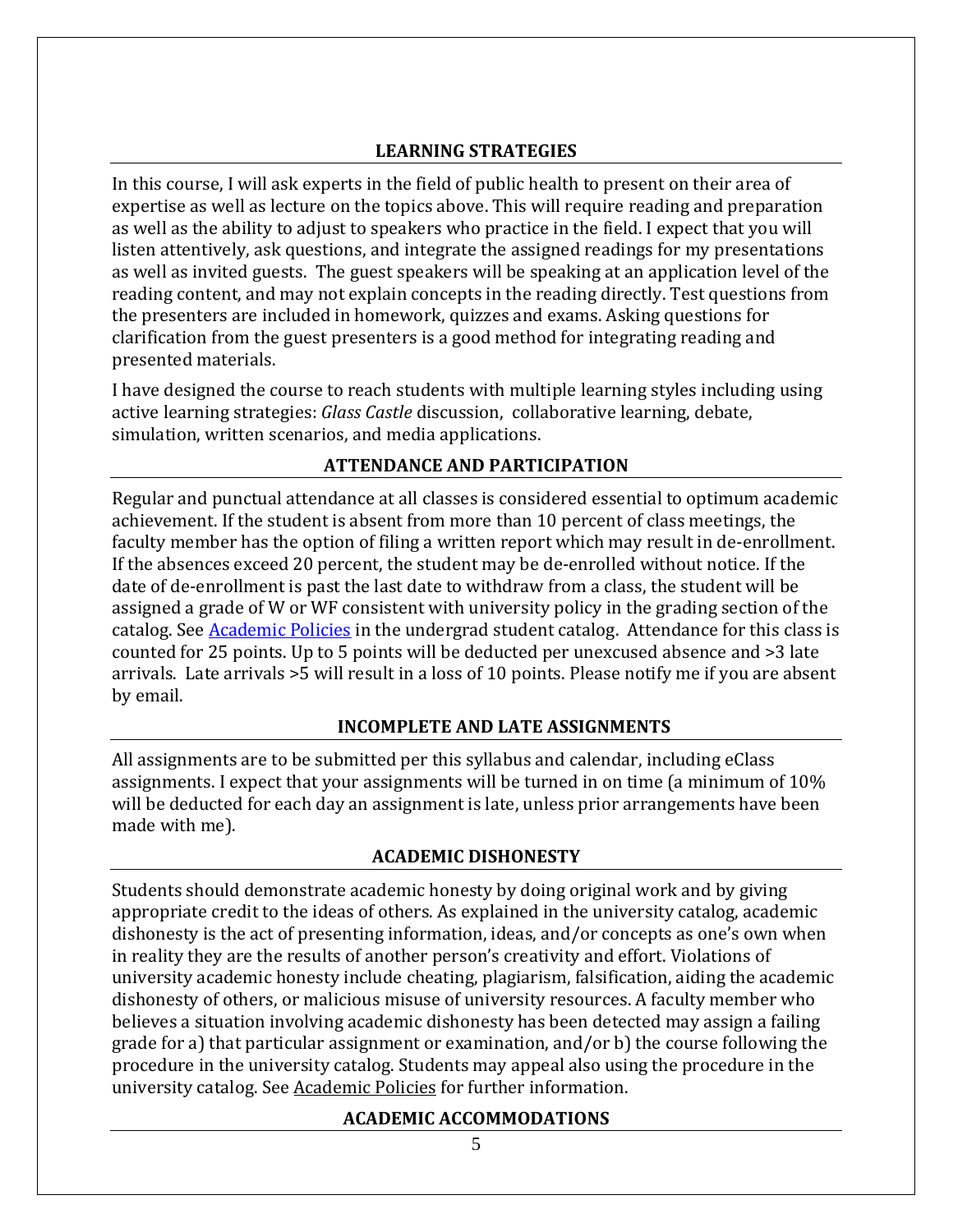While all students are expected to meet the minimum academic standards for completion of this course as established by the instructor, students with disabilities may request academic accommodations. At Point Loma Nazarene University, students must request that academic accommodations by filing documentation with the [Disability Resource Center](http://www.pointloma.edu/experience/offices/administrative-offices/academic-advising-office/disability-resource-center) (DRC), located in the Bond Academic Center. Once the student files documentation, the Disability Resource Center will contact the student's instructors and provide written recommendations for reasonable and appropriate accommodations to meet the individual needs of the student. See **Academic Policies** in the undergrad student catalog.

#### **FERPA POLICY**

In compliance with federal law, neither PLNU student ID nor social security number should be used in publicly posted grades or returned sets of assignments without student written permission. This class will meet the federal requirements by (Note: each faculty member should choose one strategy to use: distributing all grades and papers individually; requesting and filing written student permission; or assigning each student a unique class ID number not identifiable on the alphabetic roster.). Also in compliance with FERPA, you will be the only person given information about your progress in this class unless you have designated others to receive it in the "Information Release" section of the student portal. See [Policy Statements](http://www.pointloma.edu/experience/academics/catalogs/undergraduate-catalog/policy-statements) in the undergrad student catalog.

#### **EXAMINATION POLICY**

Examinations may be deferred due only to illness or because of other equally valid conditions over which the student has no control. Extenuating circumstances will be determined by the faculty of record.

Successful completion of this class requires taking the **FINAL** examination **on its scheduled day**. The final examination schedule is posted on the [Class Schedules](http://www.pointloma.edu/experience/academics/class-schedules) site. No requests for early examinations or alternative days will be approved.

# **USE OF TECHNOLOGY**

Point Loma Nazarene University encourages the use of technology for learning, communication, and collaboration. The use of technology during class will be determined at the discretion of the faculty.

\_\_\_\_\_\_\_\_\_\_\_\_\_\_\_\_\_\_\_\_\_\_\_\_\_\_\_\_\_\_\_\_\_\_\_\_\_\_\_\_\_\_\_\_\_\_\_\_\_\_\_\_\_\_\_\_\_\_\_\_\_\_\_\_\_\_\_\_\_\_\_\_\_\_\_\_\_\_\_\_\_\_\_\_\_\_\_\_\_\_\_\_\_\_\_\_\_\_\_\_\_\_\_\_\_

#### **SCHOOL OF NURSING**

#### **PROFESSIONAL STANDARDS**

Students are required to adhere to professional standards while students at PLNU. The nursing department had developed these standards to provide clarification of expected professional behaviors.

- 1. Presenting yourself professionally in interactions with all persons
- 2. Behaving with honesty and ethics
- 3. Respectful communication techniques
- 4. Being proactive versus reactive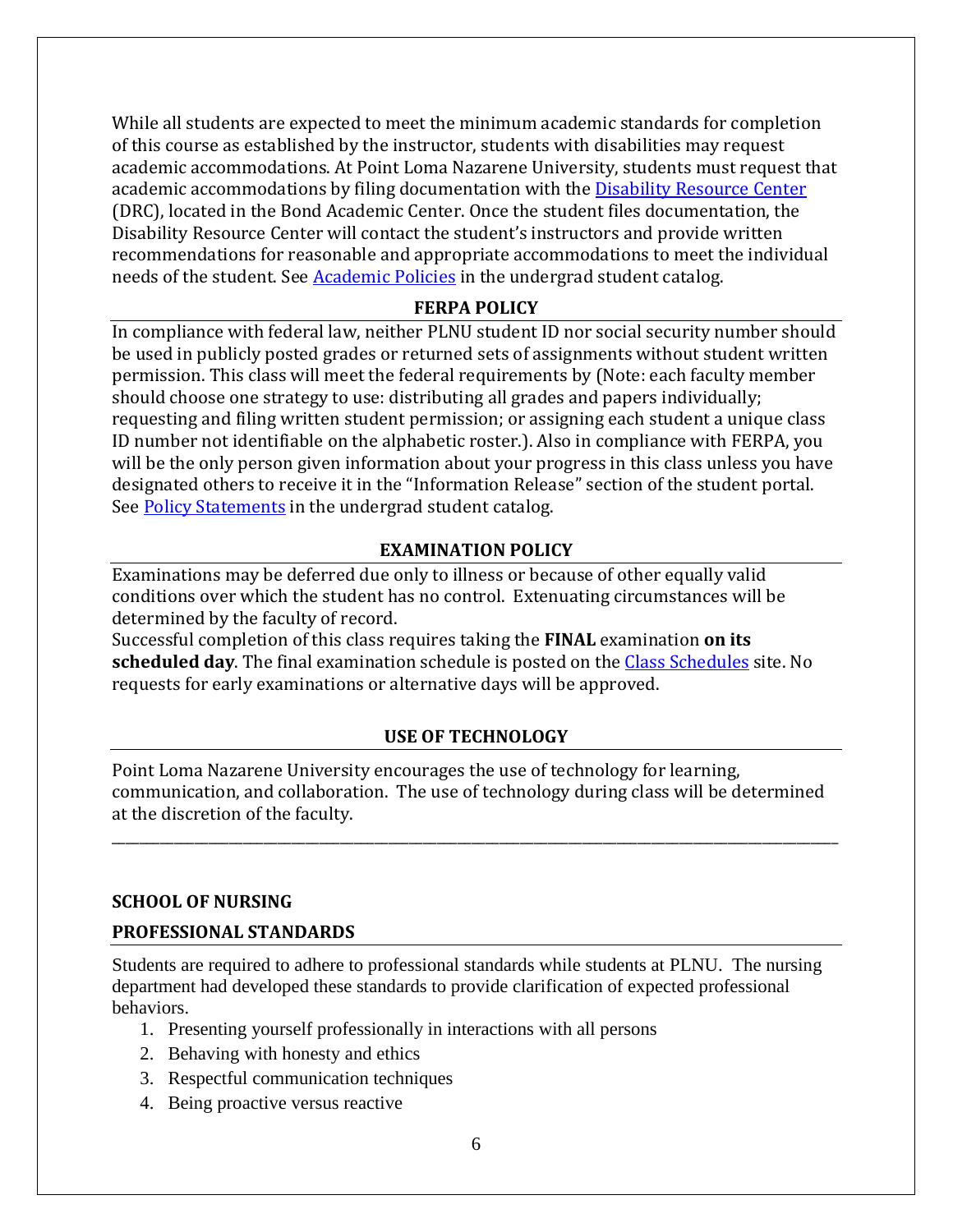- 5. Accepting accountability for one's own actions
- 6. Being prepared and punctual

#### **Additional guidelines:**

Social networking sites are a great way to connect with many others. These sites can be used to your disadvantage and all persons are advised to employ professional standards on these sites. A general rule would be if what you have posted does not enhance your professional image then it probably needs to be reviewed.

The use of Laptops, cell phones and other electronic devices is at the discretion of the course instructor. Generally it is considered inappropriate to use any device for alternate uses not related to the class being taught. Cell phones should be kept on vibrate or silent during class times unless arrangements have previously been made.

Speaking negatively, relating stories or presenting a biased viewpoint about any class, instructor or other student that is not supportive of the individual involved and can be perceived as incivility. Disagreements are a part of life- but should be worked through in a private manner. Questioning the integrity of a persons' character is disrespectful. Each person is responsible and accountable for their words and actions.

Plagiarism or cheating in any class as a pre-nursing or nursing major will have consequences within the School of Nursing. Disciplinary action will be at the discretion of the instructor, the guidance of the Dean of the School of Nursing, and SON handbook and may include assignment/class failure and possible dismissal from the program.

#### **SCHOOL OF NURSING – GRADING POLICIES**

**Grading Scale** to be used for all exams and final course grades:

 $93-100\% = A$  $90 - 92\% = A$  $87 - 89\% = B +$  $84 - 86\% = B$  $81 - 83\% = B$  $78 - 80\% = C +$  $75 - 77\% = C$  - Must have minimum of 75% to progress in the program  $73 - 74\% = C$  $71 - 72\% = D +$  $68 - 70\% = D$ Below  $68\% = F$ 

- \* The Professor of Record has the authority to determine the schedule and rescheduling of examinations
- $\triangle$  All assigned course work must be completed to receive a final course grade
- $\cdot \cdot$  In order to receive a passing grade in the course, the student must achieve a cumulative average of 75% on tests and quizzes. Grades/points will not be rounded. For example: 80.5% does not round to 81% resulting in a grade of C+ instead of a B-. A grade of less than a "C" (Below 75%) prohibits the student from continuing in the nursing program until the course is repeated with a satisfactory grade of  $\geq$  C.
- $\triangle$  A grade of at least a "C" in each nursing theory, prerequisite, and/or co requisite course is required in order to progress to the next course or level. The nursing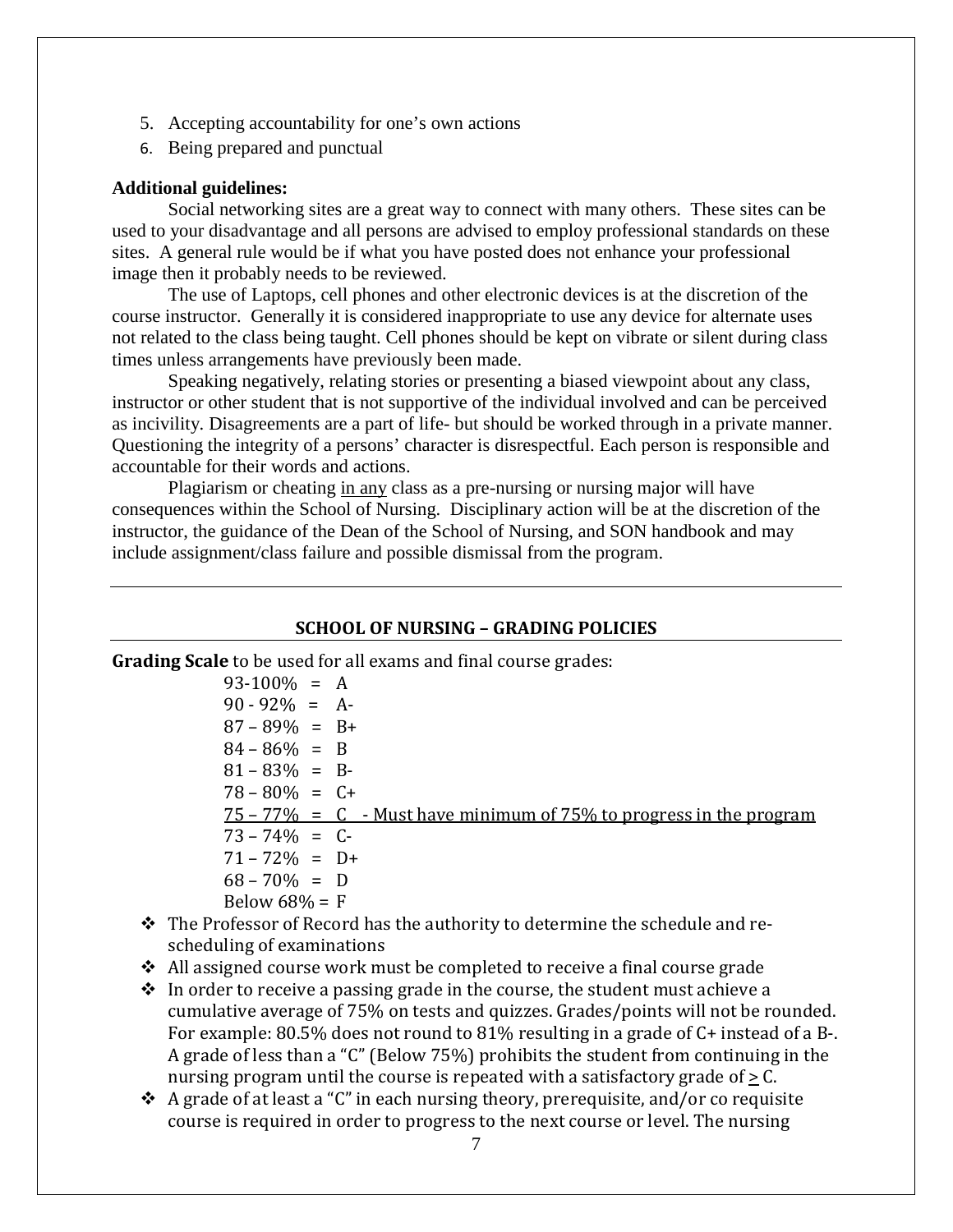theory and related clinical courses must be taken concurrently and the student must receive a passing grade of "Credit" in the clinical course in order to progress to the next course or level.

 $\triangle$  Throughout the curriculum (whether pre-nursing or nursing) students may repeat one pre-requisite or nursing course. With the need for a second repeat of any prerequisite or nursing course the student will be dismissed from the nursing program.

#### **REQUIRED TEXTS & RECOMMENDED STUDY RESOURCES**

#### REQUIRED TEXTS:

- American Psychological Association (2009). *Publication manual of the American Psychological Association (6th ed.)*. Washington, D.C.: American Psychological Association. (ISBN # 1-55798-790-4)
- Stanhope, M. & Lancaster, J. (2012). *Public health nursing: Population-centered health care in the community (8th* ed). Mosby Elsevier, Canada. (ISBN# 978-0-323-08001-9).
- Walls, J. (2005). *The Glass Castle.* New York: Scribner. ISBN: 978-0-7432-4753

#### RECOMMENDED TEXTS:

- Heymann, D. L. (Ed.) (2008). *Control of communicable diseases manual, (19th ed.).* Washington D.C.: American Public Health Association. (updates can be found at <https://secure.apha.org/source/orders/index.cfm> )ISBN # 978-08755-31892.
- Kaakinen, J., Gedaly-Duff, V., Coehlo, D., and Hanson, S. (2010*). Family health care nursing,*  $(5^{th}$  edition). F. A. Davis Company, Philadelphia. ISBN#  $(978-0-8036-2166-4)$ .
- Kidder, T. ( 2003). *Mountains beyond mountains.* Random House Trade Paperbacks, New York. (ISBN# 0-8129-7301-1).
- Steingraber, S. (2010). *Living downstream: An ecologist's personal investigation of cancer and the environment (2<sup>nd</sup> edition). Da Capo Press, Philadelphia.* ISBN# (978-0-306-81869-1).

\_\_\_\_\_\_\_\_\_\_\_\_\_\_\_\_\_\_\_\_\_\_\_\_\_\_\_\_\_\_\_\_\_\_\_\_\_\_\_\_\_\_\_\_\_\_\_\_\_\_\_\_\_\_\_\_\_\_\_\_\_\_\_\_\_\_\_\_\_\_\_\_\_\_

# **TOPIC: REQUIRED LEARNING ACTIVITIES & DUE DATES Examinations and ATI secured testing:**

#### **Examinations:**

- There will be midterm and a final. Group exam reviews follow the midterm only. Group review is required. Missing the group review will cause a grade loss, ex. A becomes A-
- $\triangleleft$  There will be 5 online Canvas quizzes
- $\div$  There will be 10 homeworks that are to be handed in on the day of class at 7:30
- $\bullet$  Non-proctored ATI testing will provide baseline evaluation: (12.5 +12.5) 2 practice test
- Exams will cover material in the readings as well as lectures, power points, guest speaker content, films, group work and class activities.
- $\triangle$  The midterm exam will consist of 50 multiple choice plus alternative NCLEX type questions, fill in the blank and essay questions.
- $\cdot \cdot$  The final examination will consist of 50 multiple choice plus alternative NCLEX type questions, fill in the blank and essay questions.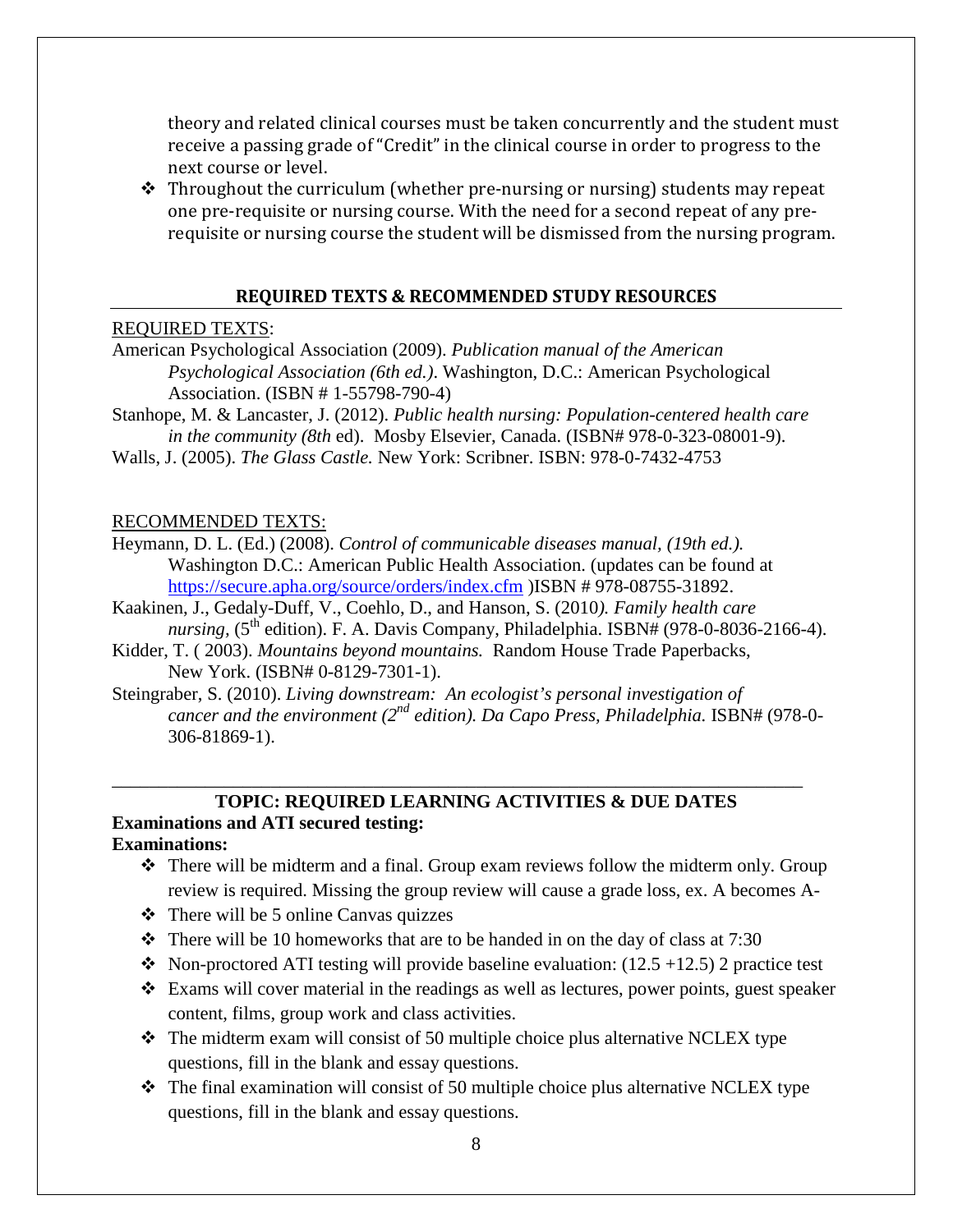- o Midterm Exam: Monday, October 26, 2015
- o Final Exam: TBA week of December 14, 2015
- $\div$  ATI proctored testing: December 7, Hughes and Main Labs 0730-0920, both 450&460
	- o The ATI Test for community health will be 2 times for practice as non-proctored tests, (to serve as a baseline), and a proctored exam at the end of the semester to assess your learning progress and understanding of community health
	- o The ATI resource manual should be used to improve your proctored score
	- o Students will take the unsecured tests by the due dates, and hand in the scores in class. The score  $(12.5 + 12.5 = 25)$  on the non-proctored test will be counted in the course grade
- $\div$  Points will be assigned to the proctored ATI exam and will based on the cut point score
	- o Results Level 3: 50 points
	- o Results Level 2: 45 points
	- o Results Level 1: 40 points
	- o Results below level 1: 20 points

#### **Quizzes:**

 $\div$  Students will submit the 5 online quizzes to Canvas by the calendar dates posted. The purpose of the quizzes is to cement your learning in class plus review pharmacology concepts for common community chronic diseases and health problems.

\_\_\_\_\_\_\_\_\_\_\_\_\_\_\_\_\_\_\_\_\_\_\_\_\_\_\_\_\_\_\_\_\_\_\_\_\_\_\_\_\_\_\_\_\_\_\_\_\_\_\_\_\_\_\_\_\_\_\_\_\_\_\_\_\_\_\_\_\_\_\_\_\_\_\_\_\_\_

 $\div$  Quizzes cannot be made up if the student misses the required due date. Any problems with the Canvas format while taking the quiz should be addressed immediately.

#### **Reading assignments**

- $\div$  Students are expected to prepare class materials and read assignments prior to class each day, spending 60-90 minutes reading assigned materials in preparation for class discussion and group activities
- Reading assignments include the Stanhope text and any other journal articles, readings, or media assignments that are posted.
- Assignments are included in the syllabus and in Canvas with each description of the student learning outcomes for each class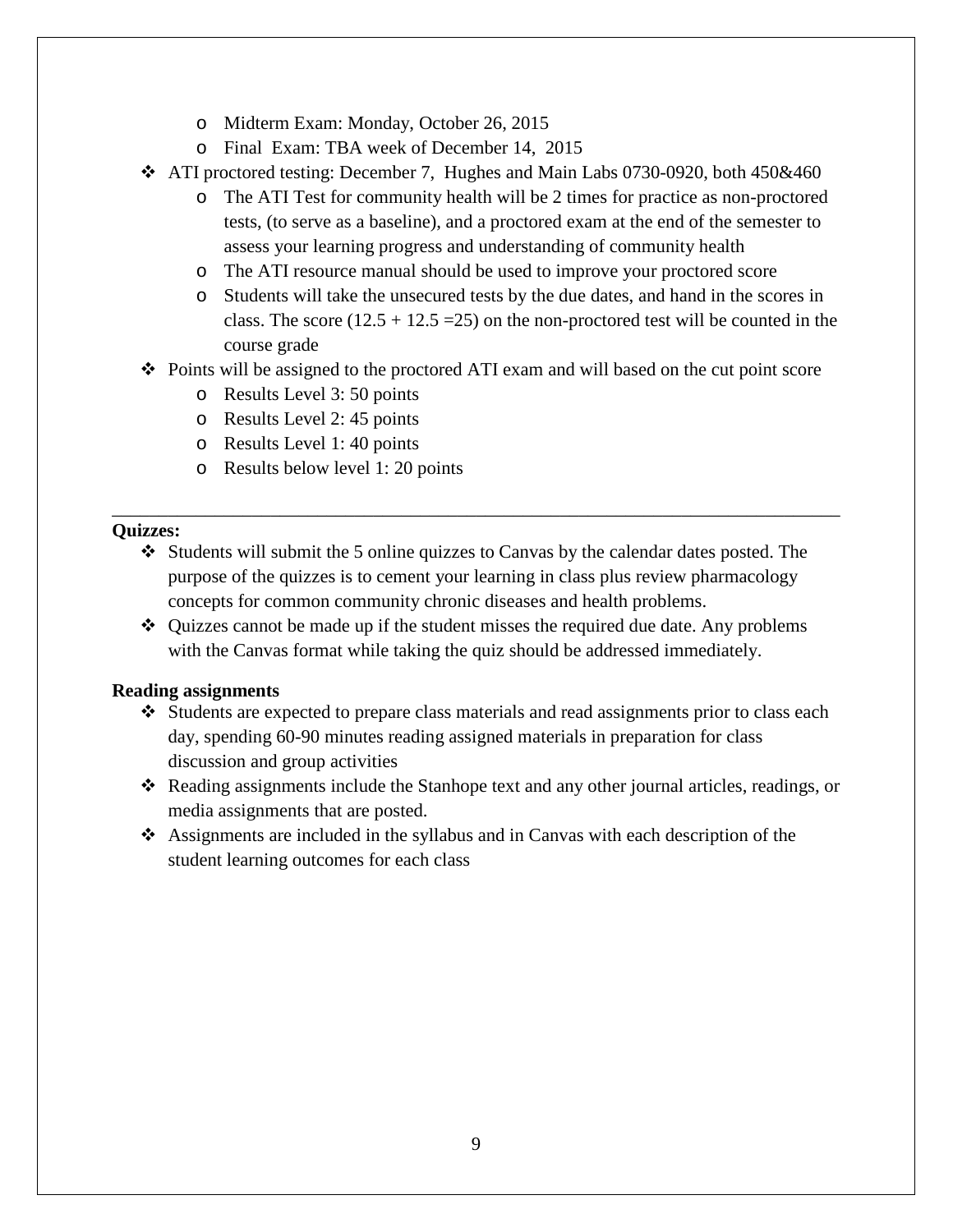#### \_\_\_\_\_\_\_\_\_\_\_\_\_\_\_\_\_\_\_\_\_\_\_\_\_\_\_\_\_\_\_\_\_\_\_\_\_\_\_\_\_\_\_\_\_\_\_\_\_\_\_\_\_\_\_\_\_\_\_\_\_\_\_\_\_\_\_\_\_\_\_\_\_\_\_\_\_\_ **Assignment Due Dates**

*All assignments will be submitted to the appropriate Canvas Folder. The student is responsible to see that the documents are in Word format: Save your document as Smith, John Windshield survey. Students will attach the appropriate grading rubric to all written assignments.* 

| <b>Due Date</b>         |                                                                           |
|-------------------------|---------------------------------------------------------------------------|
| <b>Homework/Quizzes</b> | Mondays, hand in @beginning of class, see calendar for dates total<br>#10 |
| Sept.14 / Oct. 12       | Non-proctored ATI (Homework #1, Homework #5)                              |
| Sept 30                 | Special topic paper choice is due in Canvas                               |
| <b>Oct 19</b>           | <b>Community Assessment class meeting results posted in Canvas</b>        |
|                         | (1 member posting for group)                                              |
| October 26              | Midterm exam                                                              |
| November 16             | <b>Community teaching presentations due in Canvas</b>                     |
| November 16/18          | <b>Community teaching presentations in class</b>                          |
| November 30             | <b>Special topics paper Due</b>                                           |
| <b>TBA</b>              | <b>IDEA</b> evaluation Due                                                |

#### **METHODS OF EVALUATION:**

All evaluation is based on achievement of stated course student outcomes. Evaluation tools include test/quizzes, assigned written work, and presentations. Student evaluation of the course and of faculty is scheduled toward the end of the semester. The course grade is based upon work in the following areas:

| <b>Exam requirement</b>                    | <b>Points</b>           |
|--------------------------------------------|-------------------------|
| Homework/Discussions/Quizzes:10points each | <b>100</b>              |
| <b>Midterm</b> exam                        | <b>100</b>              |
| <b>Final exam</b>                          | <b>100</b>              |
| Non-proctored ATI $(12.5x2=25)$            | 25                      |
| <b>Proctored ATI</b>                       | 50 (see scale for point |
|                                            | $levels-p8)$            |
|                                            | Total possible 375      |

\*Per SON standard: 75% (cumulative) or **282** points required in this category to pass this course

| <b>Group and individual assignments</b>                      | <b>Points</b> |
|--------------------------------------------------------------|---------------|
| Community assessment tool, proposal & Literature review      | <b>100</b>    |
| Community teaching project/group Part 2: Class presentation: | 50            |
| Paper and teaching materials (see rubric)                    |               |
| <b>Special Topics Paper</b>                                  | 85            |
| <b>Total</b>                                                 | 235           |
| <b>Course total possible</b>                                 | 610           |

**Note: !!!!! 5 points** will be deducted from papers that are not submitted properly: (Grumpy, Happy, Doc, Sleepy students Community paper)

#### **COMMUNITY PROJECT INSTRUCTIONS**: APPLYING THE NURSING PROCESS TO POPULATION GROUPS **-** a group Project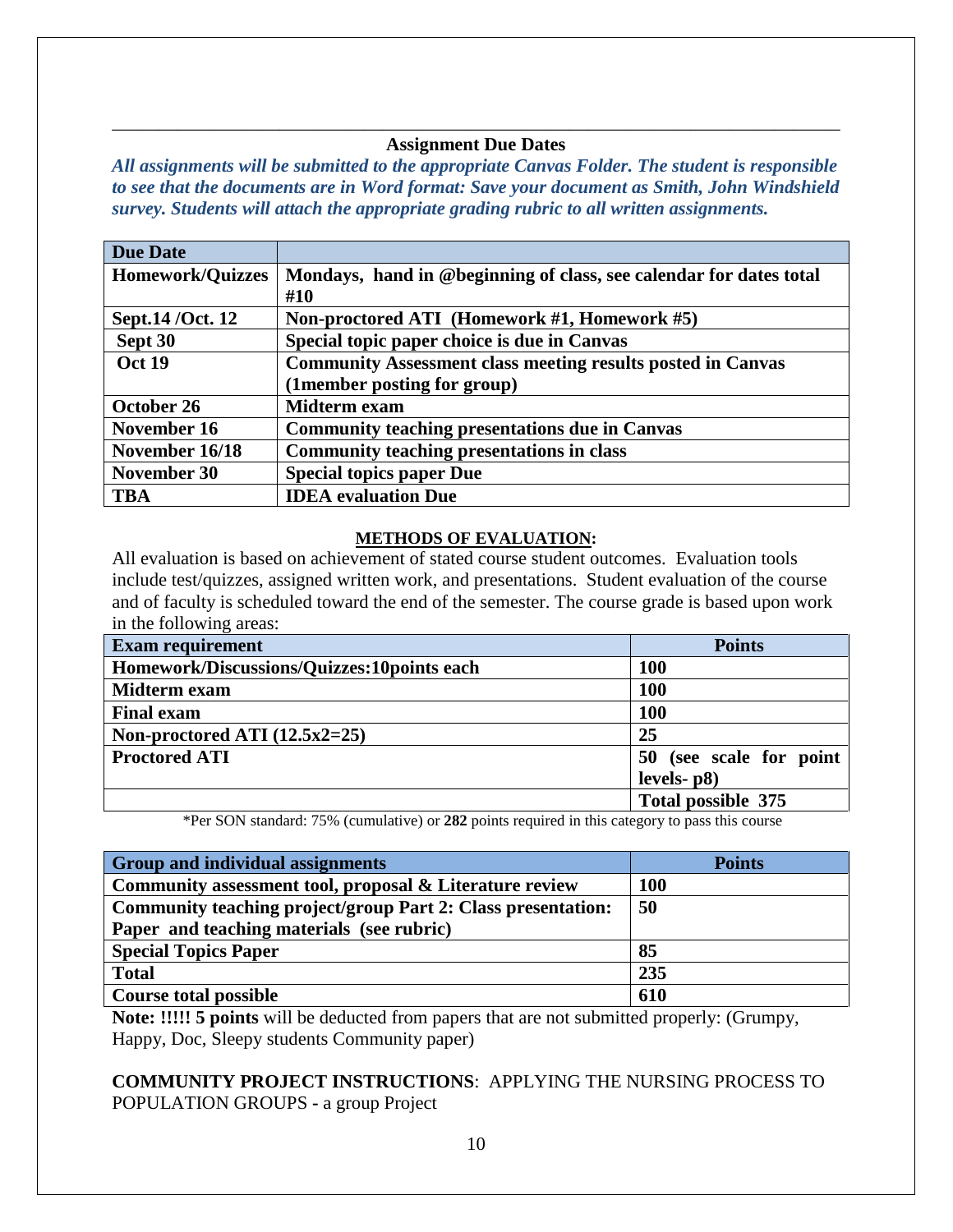*Each student will apply the principles of group process to work in a group of 3-4 members applying the nursing process to a selected community and target population to address a population's health need.* 

# **METHOD:** *PART I: COMMMUNITY PROPOSAL PAPER:*

Complete and post in Canvas: Develop a **Community Proposal Paper** to include:

- Targeted community selected by group with faculty input and approval
- Probable at risk population selected by group with faculty input and approval
- Probable choice of health need or problem related to community assessment
- $\bullet\bullet$  Uses appropriate resource to complete the community assessment tool in writing the literature review about the selected population. The community assessment tool supports the rationale for choosing the population .
- $\bullet$  Include a review of the literature in less than 6 pages, which incorporates the community assessment tool and summarizes 4 relevant, current (less than 3 years) journal articles from the literature that discusses aspects of the health problem, the chosen population, and why the group should address the problem. (APA formatted**)**
- $\cdot \cdot$  Teaching strategies should be part of the review of the literature, answering the question, "what will work, what is out there now, and why are we choosing this approach?

# *PART 2: COMMUNITY TEACHING PRESENTATION/ TEACHING PLAN*

Collaborate with peers to develop the teaching project developed in part I, and present in class. The teaching project should be completed before Thanksgiving, preferably prior to class presentation, depending on opportunity in the community agency, type of project chosen, and resources available. However, the class presentation will be a thorough plan for the teaching plan, including appropriate teaching materials. All resources for the project must be developed, and attached as appendices to the teaching project. The teaching presentation & plan may be presented as a PP, a PREZI, a video, or as an live classroom event.

- $\triangle$  Present the relevant summary analysis of the community assessment
- Provide a clear summary of the health problem supported by the literature, and the plan to address, including expected and future outcomes
- $\triangle$  Describe the appropriate teaching environment: what, where, when and how?
- $\bullet$  Discuss collaboration with community agencies to implement the teaching project
- Explain proposed teaching strategies and teaching aids. Effective creativity encouraged (media, teaching strategies) to supplement or replace traditional power point. It is important to look up and use evidenced-based teaching materials if they are available.
- Describes measurable learner outcomes, and predict future learner needs
- Posts copies of teaching materials in Canvas and an updated list of literature review sources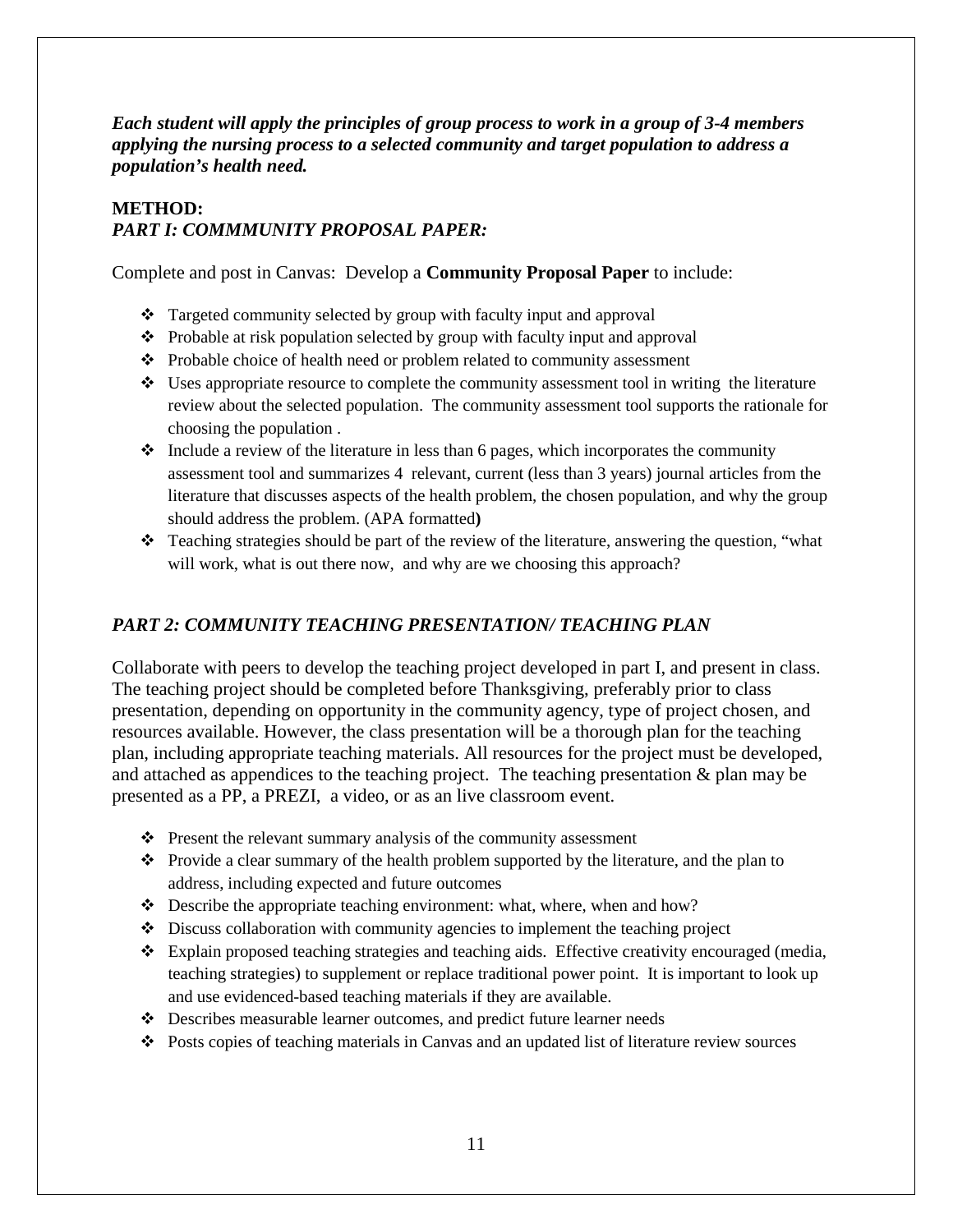# [Date]

# Teaching Project Meeting Notes

[*Scribe Name*]

# Attending:

- 1.
- 2.
- 3.
- 4.
- 5.

# Agenda: Teaching Project:

| Suggested Teaching projects: name of<br>person suggesting and the topic | Summary |
|-------------------------------------------------------------------------|---------|
| Agency contacts                                                         |         |
| Steps to implementation                                                 |         |
| Timeline                                                                |         |
| Division of labor                                                       |         |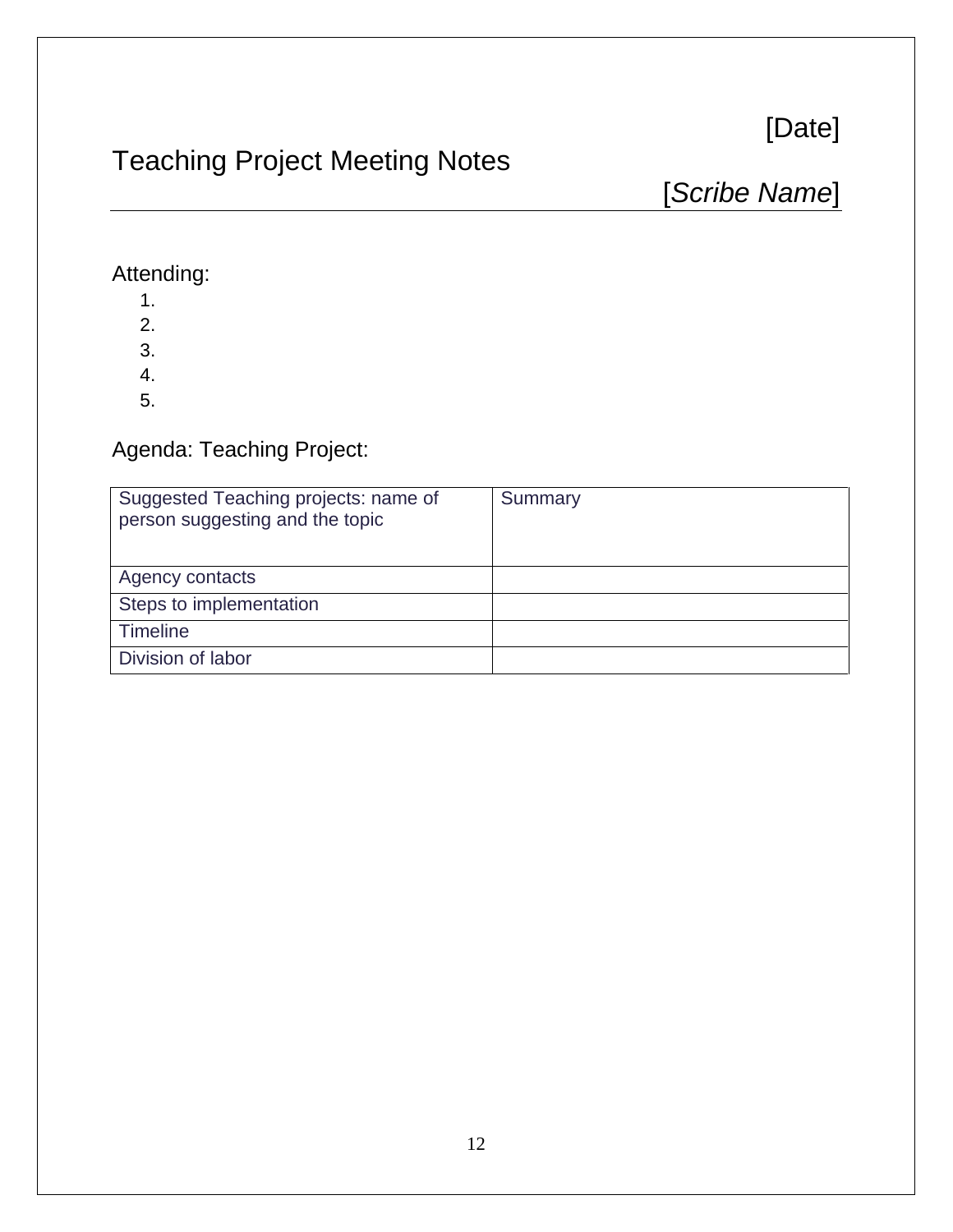# Summary:

# Next Steps:

| Action | Who | Due |
|--------|-----|-----|
|        |     |     |
|        |     |     |
|        |     |     |
|        |     |     |

At *any* meeting where decisions are made—official or ad hoc—please complete a Meeting Minutes template. The main purpose of the Meeting Minutes template is to ensure consistent and efficient communication among group members.

Here's how the Meeting Minutes template works:

- Assign a Scribe for the meeting. The Scribe's job is to twofold:
	- o Document key points from the meeting in the "Summary" section. What policies or practices did the group agree to? What topics were discussed and what was said? The Scribe does not need to give a complete blow-byblow summary of the meeting. The goal is for the Scribe to distill the meeting down to a few main points.
	- o List under "Next Steps" what actions needs to be taken as a result of the meeting, who will perform the actions, and by when will the person(s) responsible follow that action.
- The bracketed portions on the template are where the Scribe should customize the main header.
	- o Replace [Meeting Name] with the particular topic under discussion.
	- o Replace [Scribe] with the Scribe's name.
	- o Replace [Date] with the date of the meeting.
- The Scribe posts a completed Meeting Minutes template to the group's wiki or emails it to members **within 24 hours** of the meeting. It is important to post the notes with the next steps as quickly as possible so that group members can verify their responsibilities as needed.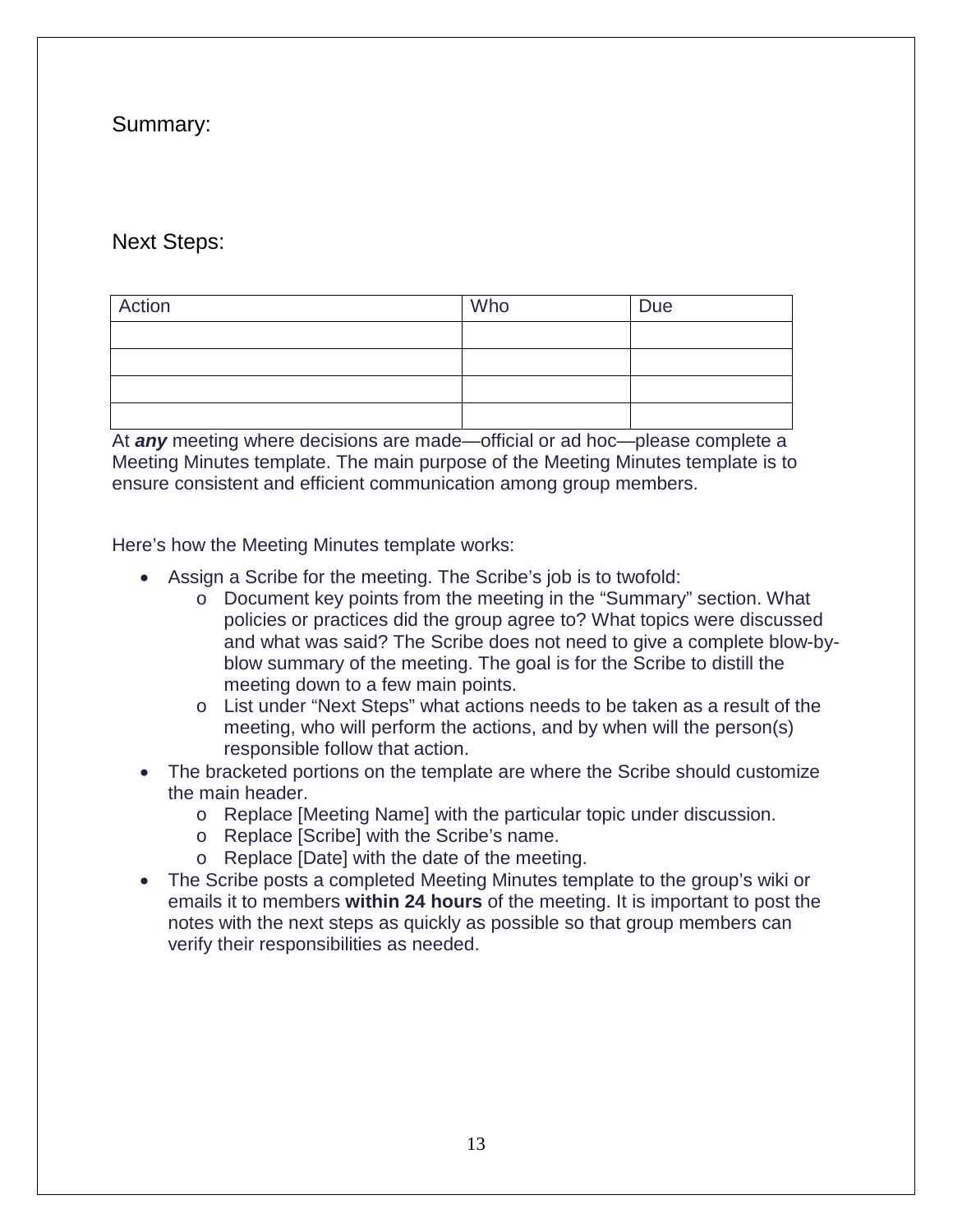# **PART I: GRADING RUBRIC: COMMUNITY PROPOSAL** (submitted in Canvas by **one** group member)

(Total Points Possible = 100) Complete and post: Develop a group written paper: **Community Proposal, including a summary of the community assessment, and a literature review,** based on your findings and with advisement of faculty:

**!!!!! Please note that 5 points will be deducted from papers that are not submitted with all namey: (Grumpy Dog, Happy Cat, Doc Dwarf, Sleepy Student Community Proposal)**

| <b>Outcomes</b>                                                                                                                                           | <b>Initial</b>                                                                                                                                            | <b>Emerging</b>                                                                                                                                                                                                                                                                                    | <b>Developed</b>                                                                                                                                                                                                                                                                                                | <b>Highly Developed</b>                                                                                                                                                                                                                                                                                        |
|-----------------------------------------------------------------------------------------------------------------------------------------------------------|-----------------------------------------------------------------------------------------------------------------------------------------------------------|----------------------------------------------------------------------------------------------------------------------------------------------------------------------------------------------------------------------------------------------------------------------------------------------------|-----------------------------------------------------------------------------------------------------------------------------------------------------------------------------------------------------------------------------------------------------------------------------------------------------------------|----------------------------------------------------------------------------------------------------------------------------------------------------------------------------------------------------------------------------------------------------------------------------------------------------------------|
| Probable at risk<br>population selected by<br>group with faculty input<br>and approval on the due<br>date                                                 | <b>10</b>                                                                                                                                                 | <b>10</b>                                                                                                                                                                                                                                                                                          | 10                                                                                                                                                                                                                                                                                                              | <b>10</b>                                                                                                                                                                                                                                                                                                      |
| Proposes an 'at risk'<br>population. Uses data from<br>the community assessment<br>data tool to support this<br>decision.                                 | Introduces topic using<br>community without<br>connection to<br>assessment data,<br>observations.<br>Unsupported by<br>references.<br>(8 <sub>pts</sub> ) | Introduces topic using<br>community assessment<br>data, observations without<br>input from community<br>members in one paragraph<br>clearly identifying at least<br>1 or more points describing<br>choice and relevance of<br>this teaching need,<br>supported by references<br>$(12 \text{ pts})$ | Introduces topic<br>succinctly, using<br>community assessment<br>data, observations and<br>input from community<br>members in one paragraph<br>clearly identifying at least<br>2 or more points describing<br>choice and relevance of<br>this teaching need,<br>supported by references<br>(18 <sub>pts</sub> ) | Introduces topic<br>succinctly, using<br>commun8ity assessment<br>data, observations and<br>input from community<br>members in one paragraph<br>clearly identifying at least<br>3 or more points describing<br>choice and relevance of<br>this teaching need,<br>supported by references<br>$(20 \text{ pts})$ |
| Uses the completed<br>community assessment tool,<br>and summarizes in a<br>narrative form. Uses local,<br>state and national data to<br>support decisions | Does not connect the<br>topic to the assessment<br>data, or does not use<br>narrative form                                                                | Provided superficial or<br>minimal description of<br>elements, or does not use<br>narrative form                                                                                                                                                                                                   | Connects the community<br>assessment to the target<br>population with<br>moderately detailed<br>description of elements in<br>narrative form                                                                                                                                                                    | Connects the community<br>assessment to the target<br>population with rich,<br>detailed description of<br>elements in narrative form                                                                                                                                                                           |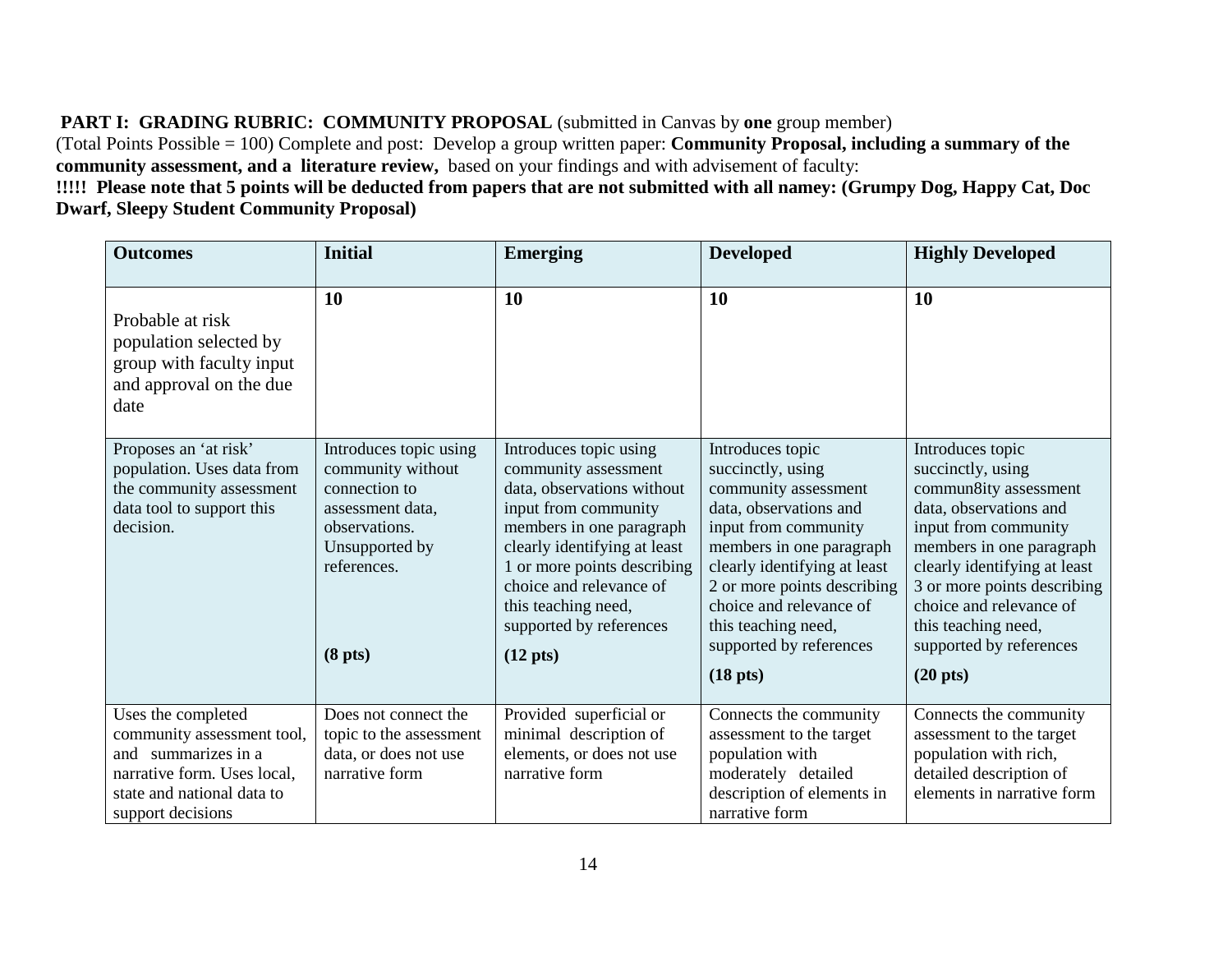|                                                                                                                                                                                                                                                                                                                                   | (8 <sub>pts</sub> )                                                                                                                                                                                                                                                                   | $(12 \text{ pts})$                                                                                                                                                                                                                                                      | (18 <sub>pts</sub> )                                                                                                                                                                                                        | $(20 \text{ pts})$                                                                                                                                                                                                       |  |
|-----------------------------------------------------------------------------------------------------------------------------------------------------------------------------------------------------------------------------------------------------------------------------------------------------------------------------------|---------------------------------------------------------------------------------------------------------------------------------------------------------------------------------------------------------------------------------------------------------------------------------------|-------------------------------------------------------------------------------------------------------------------------------------------------------------------------------------------------------------------------------------------------------------------------|-----------------------------------------------------------------------------------------------------------------------------------------------------------------------------------------------------------------------------|--------------------------------------------------------------------------------------------------------------------------------------------------------------------------------------------------------------------------|--|
|                                                                                                                                                                                                                                                                                                                                   |                                                                                                                                                                                                                                                                                       |                                                                                                                                                                                                                                                                         |                                                                                                                                                                                                                             |                                                                                                                                                                                                                          |  |
| Identifies a local agency or<br>agencies to partner with<br>based on this data.                                                                                                                                                                                                                                                   | Agency is not<br>appropriate for the<br>teaching project, or<br>there is nothing written<br>suggesting a<br>partnership<br>(8 <sub>pts</sub> )                                                                                                                                        | Partnership is proposed but<br>steps are not clear at this<br>time, partnership may not<br>be appropriate for the<br>teaching project<br>$(12 \text{ pts})$                                                                                                             | Details initial steps of the<br>partnership with the<br>community agency,<br>including steps taken, or<br>proposed steps<br>(18 <sub>pts</sub> )                                                                            | Thoroughly details the<br>partnership with the<br>community agency,<br>including steps taken, or<br>proposed steps<br>(20 <sub>pts</sub> )                                                                               |  |
| Teaching plan ideas:<br>Proposes strategies for the<br>teaching presentation based<br>on the chosen population<br>characteristics and the<br>literature                                                                                                                                                                           | identifying at least 3 or<br>more points describing<br>choice and relevance of<br>this teaching need,<br>supported by<br>references                                                                                                                                                   | identifying at least 3 or<br>more points describing<br>choice and relevance of<br>this teaching need,<br>supported by references                                                                                                                                        | identifying at least 3 or<br>more points describing<br>choice and relevance of<br>this teaching need,<br>supported by references                                                                                            | Suggests three identifying<br>at least 3 or more points<br>describing choice and<br>relevance of this teaching<br>need, supported by<br>references                                                                       |  |
|                                                                                                                                                                                                                                                                                                                                   | (7 <sub>pts</sub> )                                                                                                                                                                                                                                                                   | (8 <sub>pts</sub> )                                                                                                                                                                                                                                                     | (9 <sub>pts</sub> )                                                                                                                                                                                                         | $(10 \text{ pts})$                                                                                                                                                                                                       |  |
| Literature review. At least 5<br>peer reviewed professional<br>nursing and/or health<br>discipline related journal<br>articles outside of the<br>textbook, documenting or<br>discussing some aspect of<br>the health need or problem<br>and the 'at risk' population,<br>or the teaching approach in<br>APA $6th$ edition format. | Selected three current<br>$(< 3$ years)<br>articles/books from<br>professional library<br>stacks and/or<br>professional electronic<br>library databases.<br>Sources may not<br>clearly support the<br>teaching need.<br>$APA$ format $6th$ edition<br>is followed with $>2$<br>errors | Selected three current $(< 3$<br>years) articles/books from<br>professional library stacks<br>and/or professional<br>electronic library<br>databases. Sources may not<br>clearly support the<br>teaching need.<br>APA format $6th$ edition is<br>followed with 2 errors | Selected a minimum of 4<br>current ( $\leq$ 3 years) articles<br>/books from professional<br>library stacks and/or<br>professional electronic<br>libra6ry databases<br>APA format $6th$ edition is<br>followed with 1 error | Selected a minimum of 5<br>current ( $\leq$ 3 years) articles<br>/books from professional<br>library stacks and/or<br>professional electronic<br>libra6ry databases<br>APA format $6th$ edition is<br>followed correctly |  |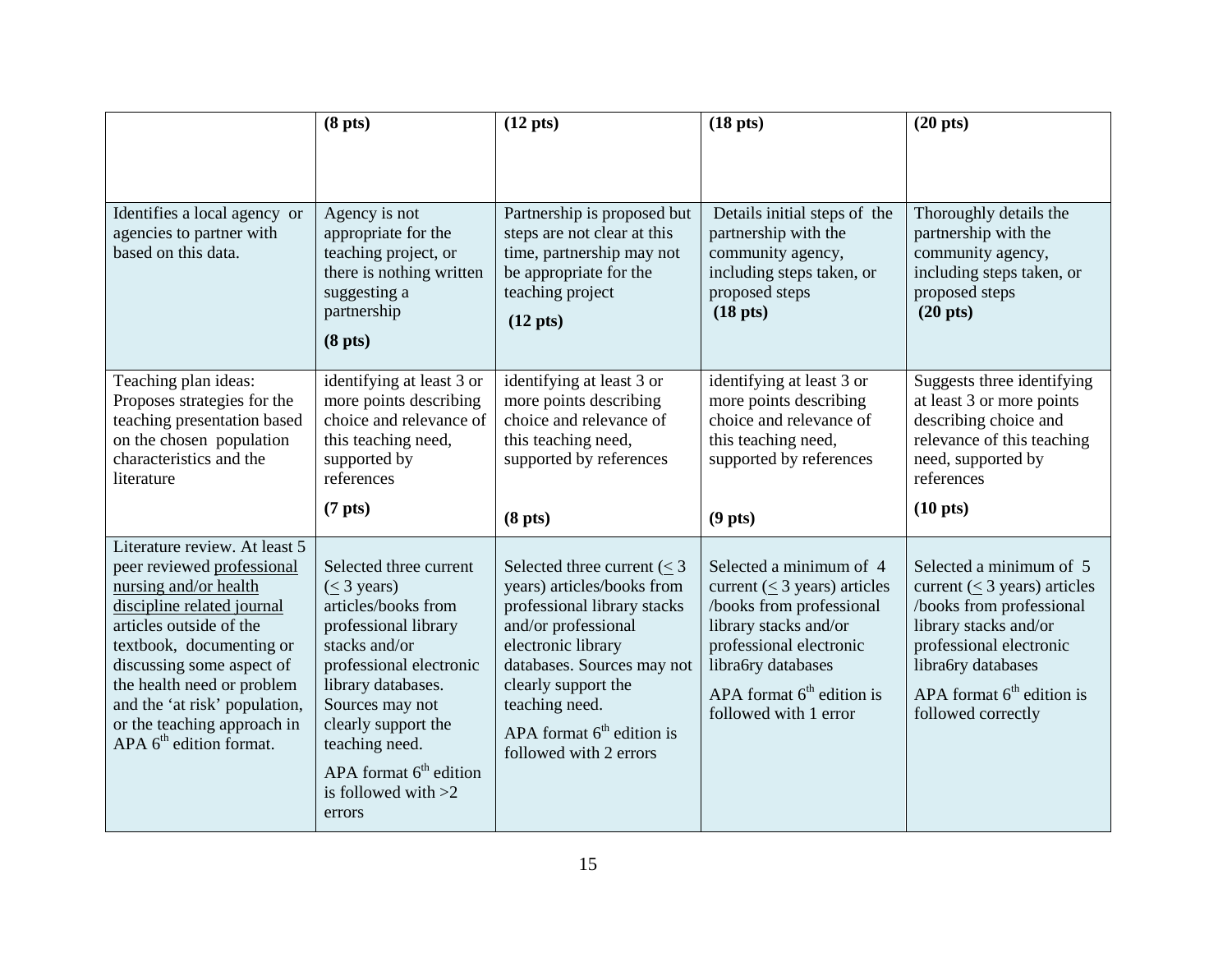|                     | (8 <sub>pts</sub> ) | $(12 \text{ pts})$ | $(18 \text{ pts})$ | $20$ pts) |
|---------------------|---------------------|--------------------|--------------------|-----------|
| Total Points Earned |                     |                    |                    | /100      |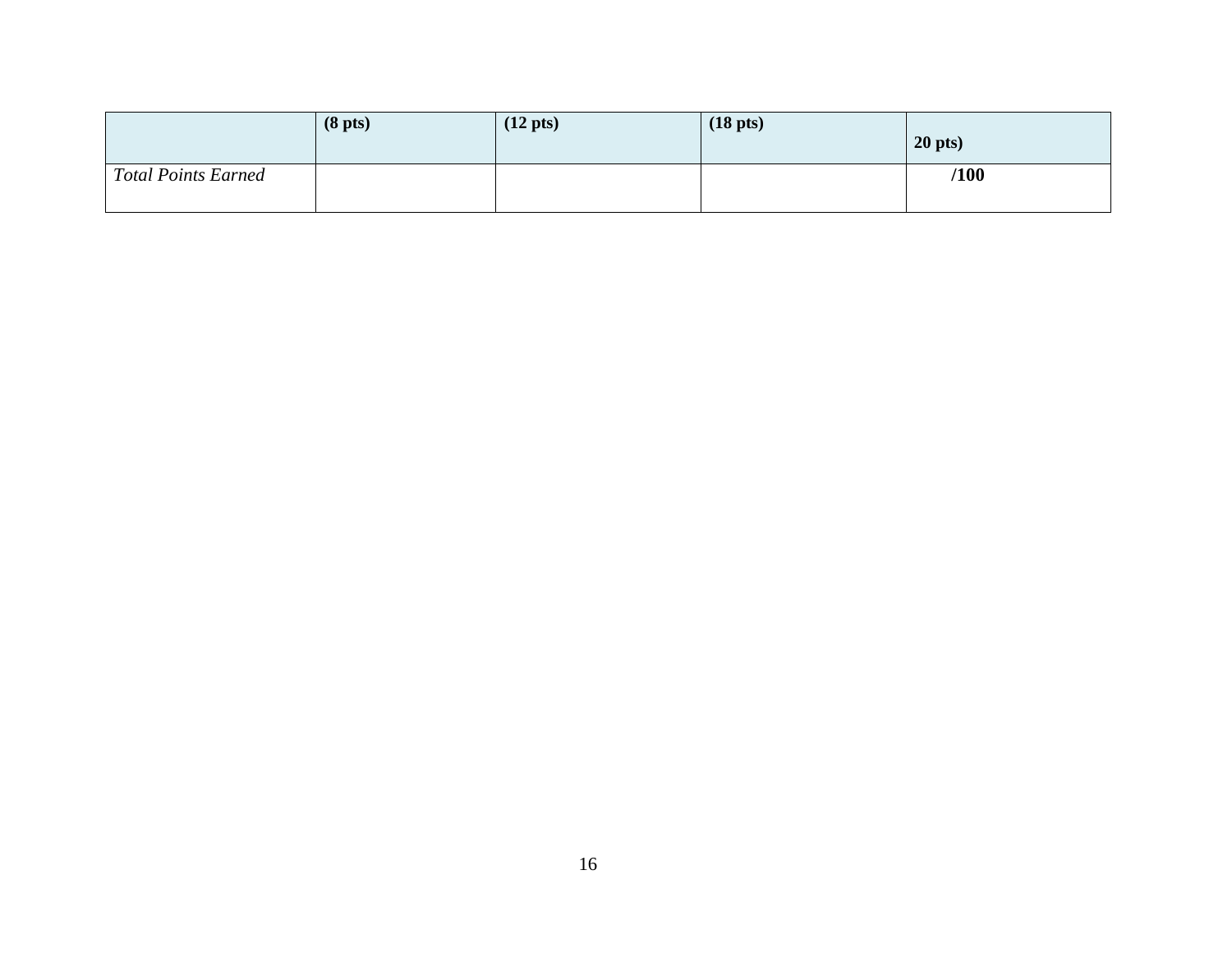# **PART I: COMMUNITY ASSESSMENT TOOL**

# **Community Assessment- NSG 460**

|                       | <b>Describe findings briefly</b>                          | <b>Describe findings briefly</b> |           |                                               |                                | <b>Describe findings briefly</b> |                        |                                            |
|-----------------------|-----------------------------------------------------------|----------------------------------|-----------|-----------------------------------------------|--------------------------------|----------------------------------|------------------------|--------------------------------------------|
| <b>PLACE</b>          |                                                           | <b>PEOPLE</b>                    |           |                                               |                                |                                  |                        | <b>FUNCTIONS/STRUCTURE</b>                 |
| Α.<br><b>B.</b><br>C. | <b>Community Boundaries</b><br>Climate<br>Flora and Fauna | Α.<br>В.<br>C.                   | Sex Ratio | <b>Population Density</b><br>Age Distribution |                                | Α.                               | 1.<br>2.               | Safety System<br>Fire-fighting<br>Police   |
| D.                    | Terrain                                                   | D.                               |           | Race &/or Ethnic                              |                                |                                  | 3.                     | Trauma/Hospital                            |
| E.                    | <b>Water Supply</b>                                       | Distribution                     |           |                                               |                                |                                  | 4.                     | <b>Disaster</b>                            |
| F.                    | <b>Food Supply</b>                                        | Ε.                               |           | <b>Fertility Rate</b>                         |                                | В.                               |                        | <b>Educational System</b>                  |
| G.                    | Air Quality                                               | F.                               |           |                                               | <b>Unemployment Rate</b>       |                                  | 1.                     | Public schools                             |
| Η.                    | <b>Toxic Waste</b>                                        | G.                               |           |                                               | Mobility of Residents (How     |                                  | 2.                     | Private schools                            |
| I.                    | Animal/Pest Control                                       | often people move)               |           |                                               |                                |                                  | 3.                     | Preschools                                 |
| J.                    | Housing (describe)                                        | Н.                               |           |                                               | Socioeconomic Status           |                                  | 4.                     | <b>Special Education</b>                   |
| K.                    | Modes of Transportation                                   |                                  | 1.        |                                               | <b>Educational Level</b>       |                                  | 5.                     | Libraries                                  |
|                       |                                                           |                                  |           | a.                                            | college                        | C.                               |                        | <b>Economic System</b>                     |
|                       |                                                           |                                  |           | b.                                            | high school                    |                                  | 1.                     | Major Industries                           |
|                       |                                                           |                                  | 2.        |                                               | <b>Income Distribution</b>     |                                  | 2.                     | <b>Major Occupations</b>                   |
|                       |                                                           |                                  | 3.        | Occupation                                    |                                |                                  | 3.                     | Median Income                              |
|                       |                                                           |                                  |           | a.                                            | professional                   |                                  | 4.                     | <b>Welfare Recipients</b>                  |
|                       |                                                           |                                  |           | b.                                            | white collar                   |                                  | 5.                     | <b>Homeless Population</b>                 |
|                       |                                                           |                                  |           | c.                                            | blue collar                    | D.                               |                        | <b>Political System</b>                    |
|                       |                                                           |                                  |           | d.                                            | military                       |                                  | 1.<br>$\overline{2}$ . | <b>Elected Officials</b>                   |
|                       |                                                           | laborer                          |           | e.                                            | manual                         |                                  |                        | Mechanisms for                             |
|                       |                                                           |                                  |           | f.                                            |                                |                                  |                        | community decision-making                  |
|                       |                                                           | worker                           |           |                                               | migrant/field                  | Ε.                               | 3.                     | Legal Resources<br><b>Family System</b>    |
|                       |                                                           | I.                               |           |                                               | <b>Predominant Family Size</b> |                                  | 1.                     | <b>Usual Family</b>                        |
|                       |                                                           | J.                               |           |                                               | <b>Infant Mortality Rate</b>   | Structure                        |                        |                                            |
|                       |                                                           | К.                               |           | Crude Death Rate                              |                                |                                  | 2.                     | <b>Family Size</b>                         |
|                       |                                                           | L.                               |           |                                               | Morbidity Rate for selected    |                                  | 3.                     | <b>Cultural Influences</b>                 |
|                       |                                                           | health problem                   |           |                                               |                                | F.                               |                        | <b>Recreational System</b>                 |
|                       |                                                           |                                  | 1.        |                                               | Prevalence Rate                |                                  | 1.                     | Leisure Activities                         |
|                       |                                                           |                                  | 2.        |                                               | Incidence Rate                 |                                  |                        | (frequently done)                          |
|                       |                                                           |                                  |           |                                               |                                |                                  | 2.                     | <b>Organized Activities</b><br>(available) |
|                       |                                                           |                                  |           |                                               |                                | G.                               |                        | Religious System                           |
|                       |                                                           |                                  |           |                                               |                                |                                  | 1.                     | <b>Facilities Available</b>                |
|                       |                                                           |                                  |           |                                               |                                |                                  | 2.                     | Predominant                                |
|                       |                                                           |                                  |           |                                               |                                |                                  |                        | Affiliations                               |
|                       |                                                           |                                  |           |                                               |                                | Η.                               |                        | <b>Communication System</b>                |
|                       |                                                           |                                  |           |                                               |                                |                                  | 1.                     | Sources of News or                         |
|                       |                                                           |                                  |           |                                               |                                |                                  |                        | Community                                  |
|                       |                                                           |                                  |           |                                               |                                |                                  |                        | Information                                |
|                       |                                                           |                                  |           |                                               |                                |                                  | 2.                     | Predominant                                |
|                       |                                                           |                                  |           |                                               |                                | Languages Used                   |                        |                                            |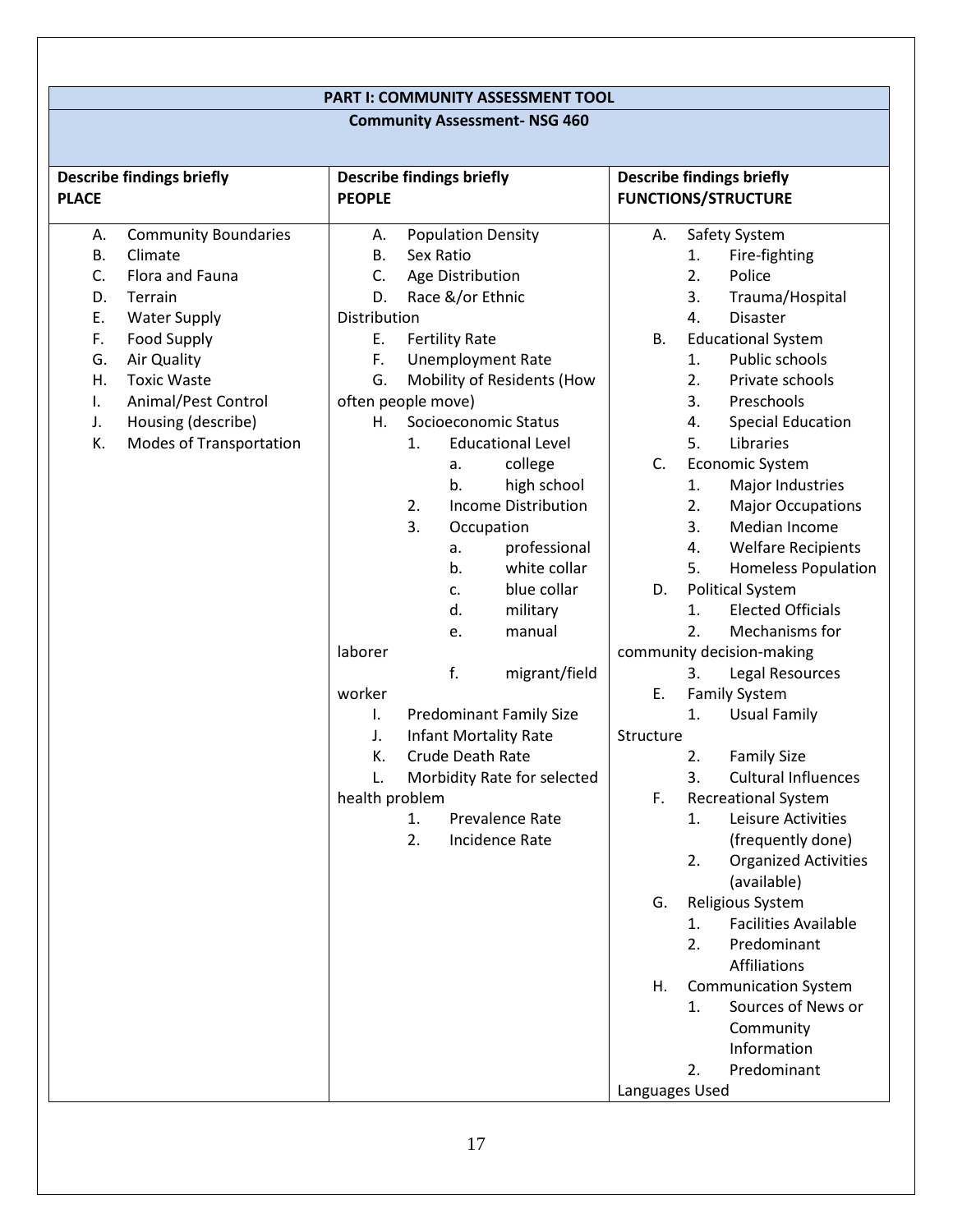| 3.<br>Predominant                         |
|-------------------------------------------|
| <b>Meeting Places</b>                     |
| <b>Health Care System</b><br>$\mathbf{L}$ |
| <b>Preventive Health</b><br>1.            |
| Care Resources                            |
| <b>Cultural Health Care</b><br>2.         |
| Resources                                 |
| <b>Medical Treatment</b><br>3.            |
| Resources                                 |
| Long Term or<br>4.                        |
| <b>Rehabilitation Resources</b>           |
| Use of Health Care<br>5.                  |
| Resources                                 |
|                                           |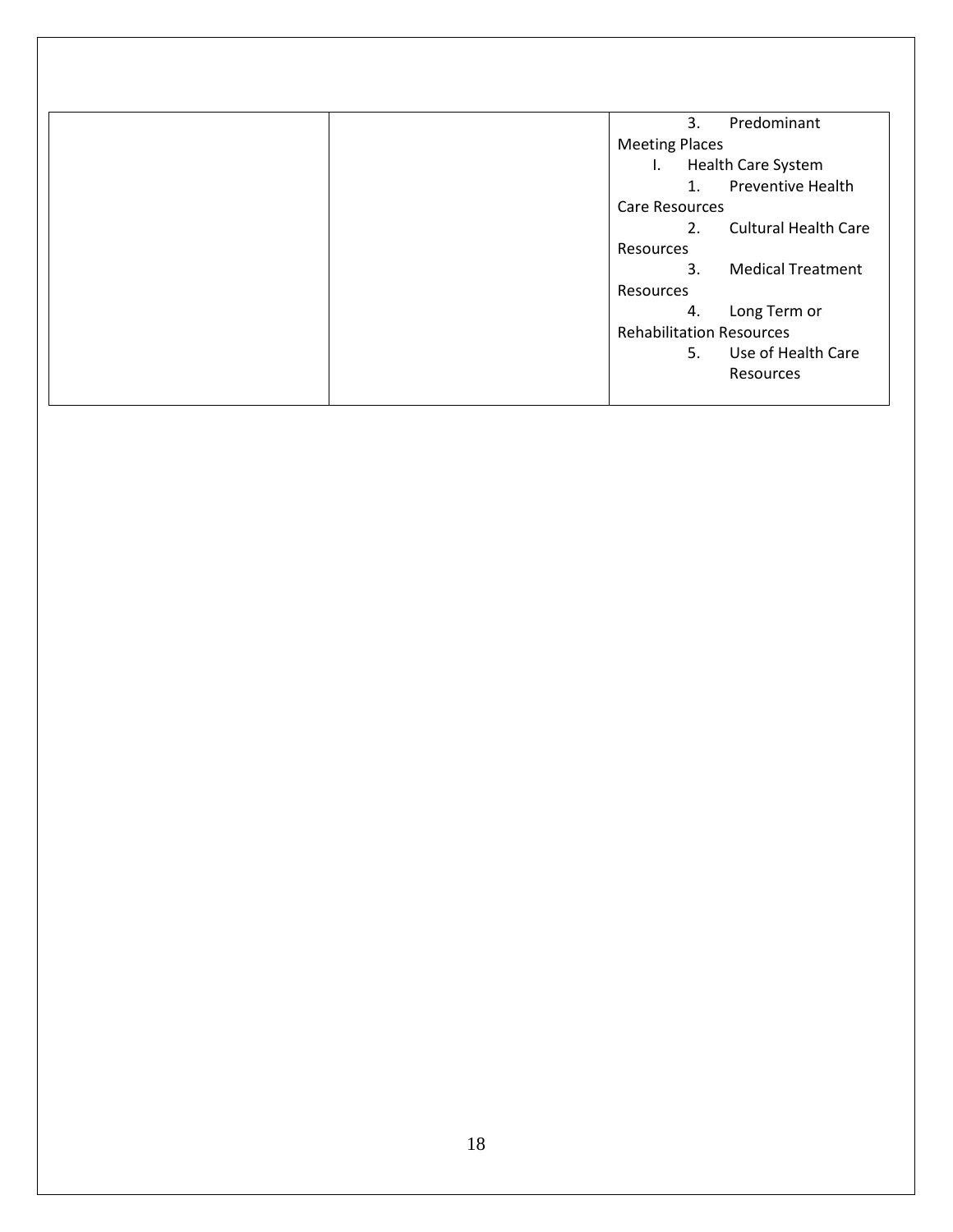# **PART 2 GRADING RUBRIC**: **COMMUNITY ASSESSMENT PRESENTATION& TEACHING PLAN**

(Total Points Possible  $= 100$ )

| <b>Outcomes</b>                                                         | <b>Initial</b>                                                          | <b>Emerging</b>                                                              | <b>Developed</b>                                                             | <b>Highly Developed</b>                                                  |
|-------------------------------------------------------------------------|-------------------------------------------------------------------------|------------------------------------------------------------------------------|------------------------------------------------------------------------------|--------------------------------------------------------------------------|
| Delineates the learning                                                 | Health need or problem                                                  | Health need or problem                                                       | Health need or problem                                                       | Health need or problem                                                   |
| need in a specific                                                      | supported with $<$ 3 or                                                 | supported with 4 or                                                          | supported with 4 or                                                          | supported with 5 or                                                      |
| population at risk as                                                   | less relevant or out of                                                 | fewer                                                                        | more                                                                         | more                                                                     |
| determined from the                                                     | date literature research                                                | relevant or out of date                                                      | current (within 3 years)                                                     | current (within 3 years)                                                 |
| community assessment                                                    | articles                                                                | literature research                                                          | relevant literature                                                          | relevant literature                                                      |
| and with support of                                                     |                                                                         | articles                                                                     | research articles                                                            | research articles                                                        |
| current and relevant                                                    |                                                                         | (6 <sub>pts</sub> )                                                          | (8 <sub>pts</sub> )                                                          | $(10 \text{ pts})$                                                       |
| literature and research                                                 | (5 <sub>p</sub> its)                                                    |                                                                              |                                                                              |                                                                          |
| articles                                                                |                                                                         |                                                                              |                                                                              |                                                                          |
|                                                                         |                                                                         |                                                                              |                                                                              |                                                                          |
| Presents the actual or<br>proposed collaboration<br>with the community- | $<$ 2 collaboration<br>aspects for choice, fit,<br>and/or communication | At least 2 collaboration<br>aspects for choice, fit,<br>and/or communication | At least 3 collaboration<br>aspects for choice, fit,<br>and/or communication | 4 collaboration aspects<br>for choice, fit, and/or<br>communication with |
| based group/agency(s) to                                                | with Community-based                                                    | with Community-based                                                         | with Community-based                                                         | Community-based                                                          |
| plan a teaching/learning                                                | group/agency(s)                                                         | group/agency(s)                                                              | group/agency(s)                                                              | group/agency(s)                                                          |
| experience for/with                                                     | presented                                                               | presented                                                                    | presented                                                                    | presented                                                                |
| members of their                                                        | (5 <sub>pts</sub> )                                                     | (6 <sub>pts</sub> )                                                          | (8 <sub>pts</sub> )                                                          | $(10 \text{ pts})$                                                       |
| population.                                                             |                                                                         |                                                                              |                                                                              |                                                                          |
|                                                                         |                                                                         |                                                                              |                                                                              |                                                                          |
|                                                                         |                                                                         |                                                                              |                                                                              |                                                                          |
| Posts as an Appendix in                                                 | Post and discusses                                                      | Posts and discusses                                                          | Posts and discusses                                                          | Posts and discusses                                                      |
| Canvas and presents the                                                 | incomplete teaching                                                     | learning outcomes,                                                           | measurable learning                                                          | measurable learning                                                      |
| lesson plan for the                                                     | strategies without                                                      | teaching strategies,                                                         | outcomes, teaching                                                           | outcomes, teaching                                                       |
| teaching session. Include                                               | presenting measurable                                                   | teaching materials,                                                          | strategies, teaching                                                         | strategies, teaching                                                     |
| measurable learning                                                     | outcome or evaluations.                                                 | class handouts, and                                                          | materials, class                                                             | materials, class                                                         |
| outcomes, teaching                                                      | Materials may not be                                                    | evaluation method.                                                           | handouts, and                                                                | handouts, and                                                            |
| strategies, teaching                                                    | culturally and literacy                                                 | Materials may or may                                                         | evaluation method.                                                           | evaluation method.                                                       |
| materials and samples of                                                | level appropriate                                                       | not be culturally and                                                        | Materials may or may                                                         | Materials are culturally                                                 |
| handouts, evaluation                                                    |                                                                         | literacy level                                                               | not be are culturally                                                        | and literacy level                                                       |
| modality, and                                                           | (8 <sub>p</sub> ts)                                                     | appropriate                                                                  | and literacy level                                                           | appropriate                                                              |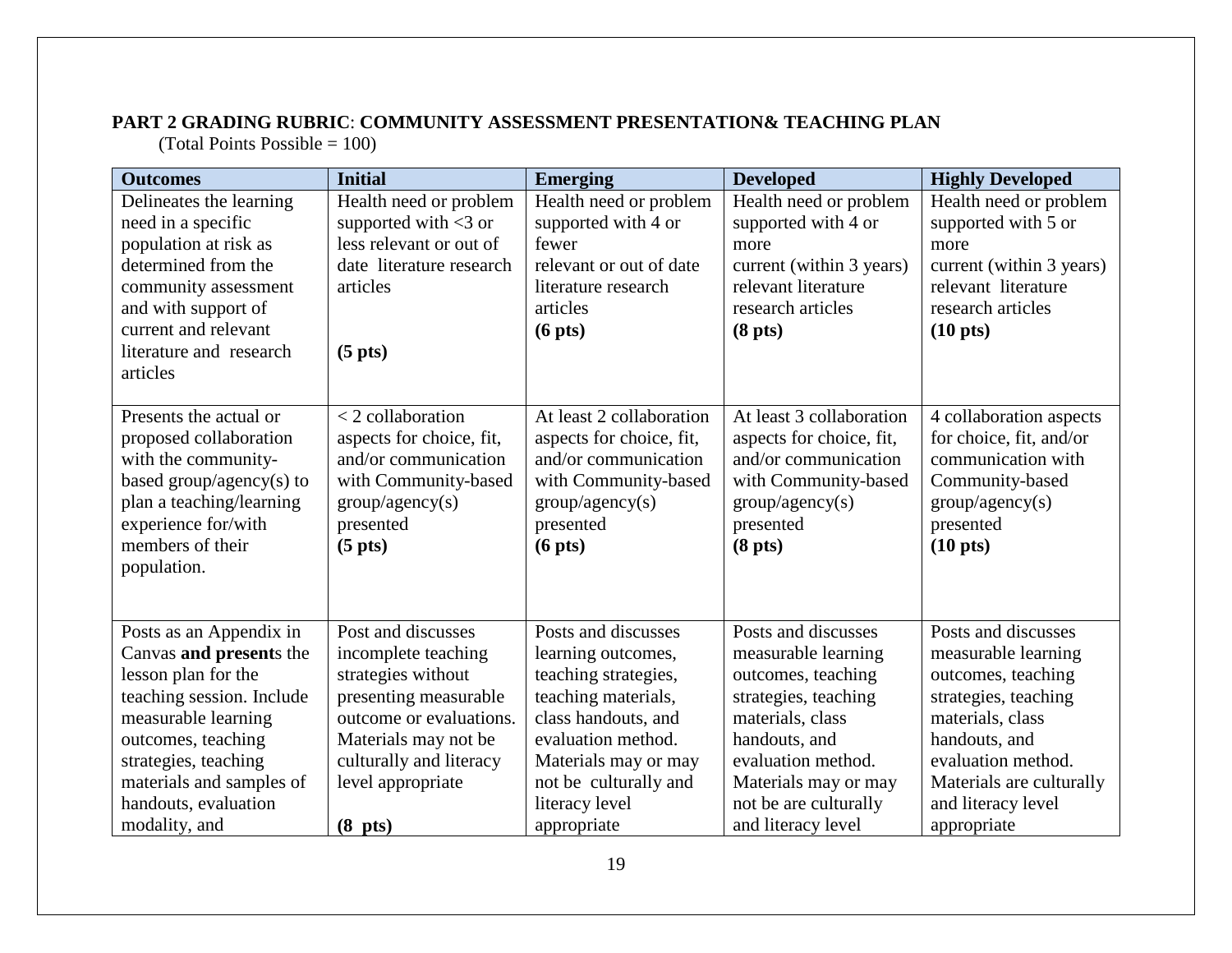| description of teaching<br>environment.                                                              |                                                                                                                                               | $(10 \text{ pts})$                                                                                                            | appropriate<br>$(12 \text{ pts})$                                                                                             | $(15 \text{ pts})$                                                                                                           |
|------------------------------------------------------------------------------------------------------|-----------------------------------------------------------------------------------------------------------------------------------------------|-------------------------------------------------------------------------------------------------------------------------------|-------------------------------------------------------------------------------------------------------------------------------|------------------------------------------------------------------------------------------------------------------------------|
| Describe continued/future<br>learning needs for the<br>identified population at<br>risk.             | Current and future<br>learning needs are not<br>addressed<br>(2 points)                                                                       | At least 1 present and<br>future learning need for<br>the identified<br>population at risk<br>described.<br>$(3 \text{ pts})$ | At least 2 present and<br>future learning needs<br>for the identified<br>population at risk<br>described<br>$(4 \text{ pts})$ | 3 or more present and<br>future learning needs<br>for the identified<br>population at risk<br>described<br>$(5 \text{ pts})$ |
| All group members<br>engage in a creative<br>presentation                                            | Creativity was not<br>demonstrated, or, with<br>engagement or no<br>engagement was<br>demonstrated with<br>group members<br>$(2 \text{ pts})$ | Creativity was<br>minimally<br>demonstrated, with<br>engagement by 1-2<br>group members<br>$(3 \text{ pts})$                  | Creativity was<br>demonstrated, with<br>engagement of all<br>group members<br>$(5 \text{ pts})$                               | Creativity clearly<br>demonstrated, with<br>engagement by all<br>group members<br>(5 <sub>pts</sub> )                        |
| All group members post a<br>self and peer evaluation of<br>the group process<br><b>Total Points:</b> | (5pts)                                                                                                                                        | (5pts)                                                                                                                        | (5pts)                                                                                                                        | (5pts)<br>$/50$ pts                                                                                                          |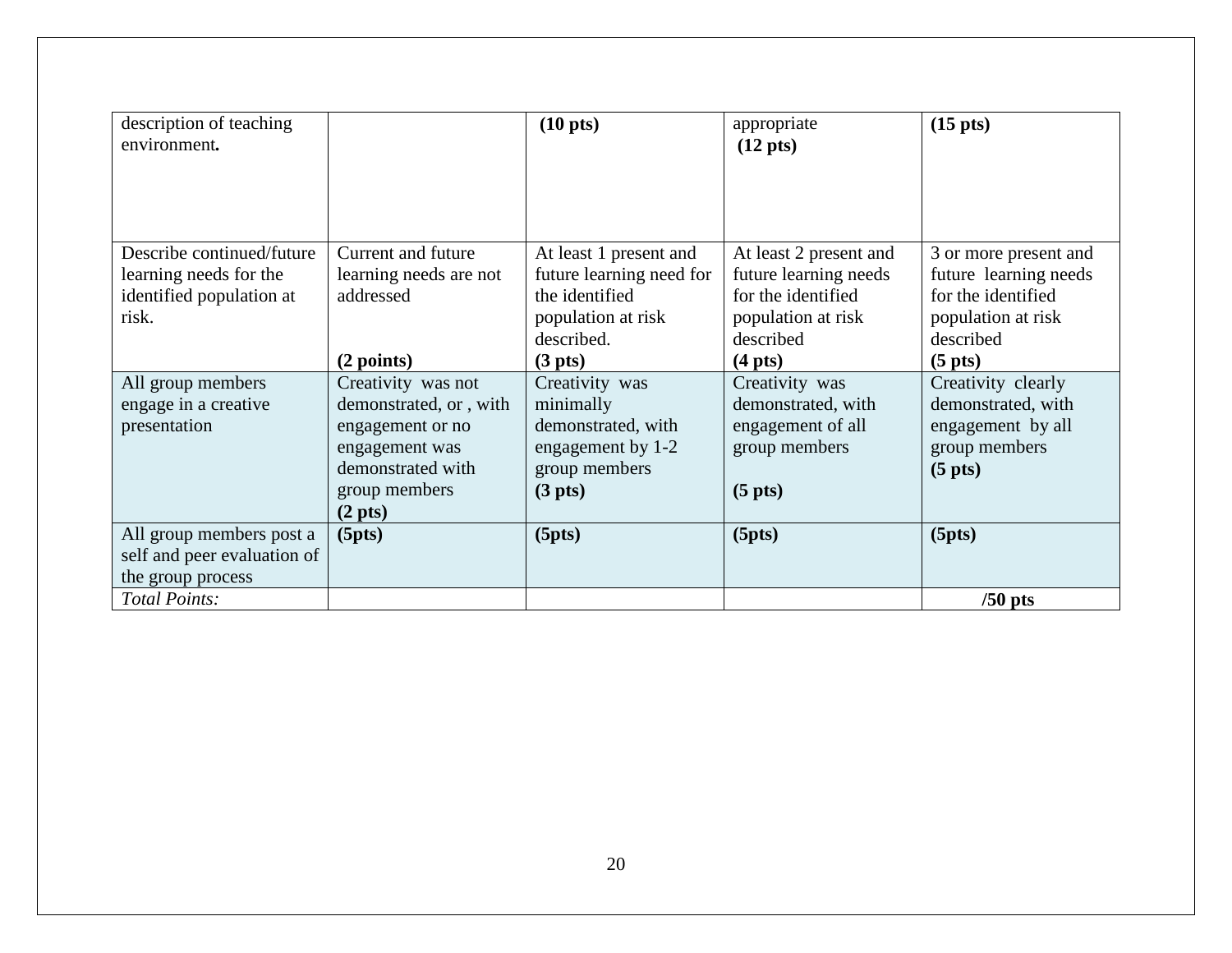**Special Community Health Topic** paper (85 points): The purpose this paper is to allow the student to explore an interest area in community health that may be related to teaching projects or any area of nursing that has a community aspect that would be of interest. This is not a position paper!!!

# **Grading Rubric: Community Health Special Topic Paper (Total Points Possible = 85)** Upon submission of this learning activity, the student will

| <b>Outcomes</b>                                                                                                                                                               | <b>Initial</b><br>13/7 points                                                                                                                                                                                                                                                                                                                                                       | <b>Emerging</b><br>18/8 points                                                                                                                                                                                                                                                                                                                                               | <b>Developing</b><br>22/9 points                                                                                                                                                                                                                                                                                                                                                  | <b>Highly Developed</b><br>25/10                                                                                                                                                                                                                                                                                                                                                   |
|-------------------------------------------------------------------------------------------------------------------------------------------------------------------------------|-------------------------------------------------------------------------------------------------------------------------------------------------------------------------------------------------------------------------------------------------------------------------------------------------------------------------------------------------------------------------------------|------------------------------------------------------------------------------------------------------------------------------------------------------------------------------------------------------------------------------------------------------------------------------------------------------------------------------------------------------------------------------|-----------------------------------------------------------------------------------------------------------------------------------------------------------------------------------------------------------------------------------------------------------------------------------------------------------------------------------------------------------------------------------|------------------------------------------------------------------------------------------------------------------------------------------------------------------------------------------------------------------------------------------------------------------------------------------------------------------------------------------------------------------------------------|
| Employ professional<br>methods to<br>identify/research a topic<br>(i.e. community health<br>topic)<br>25 points possible                                                      | Does not obtain approval by<br>the due date, or chooses<br>alternative topic without<br>approval.<br>Selected $\leq$ 2 current ( $\leq$ 5<br>years) articles/books from<br>professional library stacks<br>and/or professional electronic<br>library databases.<br>Relays information in $<$ 3 or $>$<br>5 pages, exclusive of title and<br>reference page.                          | Submits chosen topic event via Submits chosen topic via<br>Canvas and obtained approval<br>by the due date.<br>Selected three current ( $\leq$ 5<br>years) articles/books from<br>professional library stacks<br>and/or professional electronic<br>library databases.<br>Relays information in $<$ 3 or<br>reference page.                                                   | Canvas and obtained approval<br>by the due date.<br>Selected a minimum of four<br>current ( $\leq$ 2 years) articles<br>books from professional<br>library stacks and/or<br>professional electronic library<br>databases.<br>>5 pages, exclusive of title and Relays information in 5 pages,<br>exclusive of title and reference<br>page.                                         | Submits chosen topic via<br>Canvas and obtained approval<br>by the due date.<br>Selected a minimum of five<br>current ( $\leq$ 2 years) articles<br>/books from professional<br>library stacks and/or<br>professional electronic library<br>databases.<br>Relays information in 5 pages,<br>exclusive of title and reference<br>page.                                              |
| Discuss the importance<br>of the topic to<br>community health<br>25 points possible                                                                                           | Introduces topic in 2<br>paragraphs with unclear thesis<br>statement or identification of<br>rationale/relevance for choice.<br>Support of the references is<br>not used                                                                                                                                                                                                            | Introduces topic in 2<br>paragraphs with transitional<br>thesis statement identifying<br>choice of topic. Support of the<br>references is not clearly<br>presented                                                                                                                                                                                                           | Introduces topic succinctly, in<br>one paragraph with transitional<br>thesis statement clearly<br>identifying choice and<br>relevance of this topic,<br>supported by references.                                                                                                                                                                                                  | Introduces topic succinctly, in<br>one paragraph with transitional<br>thesis statement clearly<br>identifying at least 3 or more<br>points describing choice and<br>relevance of this topic,<br>supported by references                                                                                                                                                            |
| Explores possible<br>approaches to the topic<br>of interest to either<br>address a health<br>challenge from a policy<br>or educational point of<br>view<br>25 points possible | Describes 1 possible approach Describes 1 possible policy<br>used to address the health<br>topic of interest with no<br>connection to the literature                                                                                                                                                                                                                                | or educational approach used<br>to address the health challenge<br>or topic of interest, with<br>unclear connection to the<br>literature                                                                                                                                                                                                                                     | Describes succinctly and<br>accurately at least 2 possible<br>policy or educational<br>approaches used to address<br>the health challenge or topic of health challenge or topic of<br>interest, based on the literature                                                                                                                                                           | Describes succinctly and<br>accurately several possible<br>policy or educational<br>approaches used to address the<br>interest, based on the literature                                                                                                                                                                                                                            |
| Apply APA format<br>according to the 6 <sup>th</sup><br>edition of APA manual<br>10 points possible.                                                                          | Typed/formatted according to<br>APA $6^{\text{th}}$ edition, including $\leq 6$<br>of the following elements:<br>• Title page<br>• Font size and typeface<br>• Running head<br>• Page numbers<br>• Margins<br>• Spacing<br>• Abbreviations<br>• Professional Language<br>• Citations or quotes from<br>non-professional sources<br>$($ > 3 quotes)<br>• Reference page<br>• Headers | Typed/formatted according to<br>APA $6^{\text{th}}$ edition, including 7-8<br>of the following elements:<br>• Title page<br>• Font size and typeface<br>• Running head<br>• Page numbers<br>• Margins<br>• Spacing<br>• Abbreviations<br>• Professional Language<br>• Citations or quotes from<br>professional sources (2-3)<br>quotes max)<br>• Reference page<br>• Headers | Typed/formatted according to<br>APA $6th$ edition, including at<br>least 9 of the following<br>elements:<br>• Title page<br>• Font size and typeface<br>• Running head<br>• Page numbers<br>• Margins<br>• Spacing<br>• Abbreviations<br>• Professional Language<br>• Citations or quotes from<br>professional sources (no<br>more than 1 quote)<br>• Reference page<br>• Headers | Typed/formatted according to<br>APA $6th$ edition, including at<br>least 10 of the following<br>elements:<br>• Title page<br>• Font size and typeface<br>• Running head<br>• Page numbers<br>• Margins<br>• Spacing<br>• Abbreviations<br>• Professional Language<br>• Citations or quotes from<br>professional sources (no<br>more than 1 quote)<br>• Reference page<br>• Headers |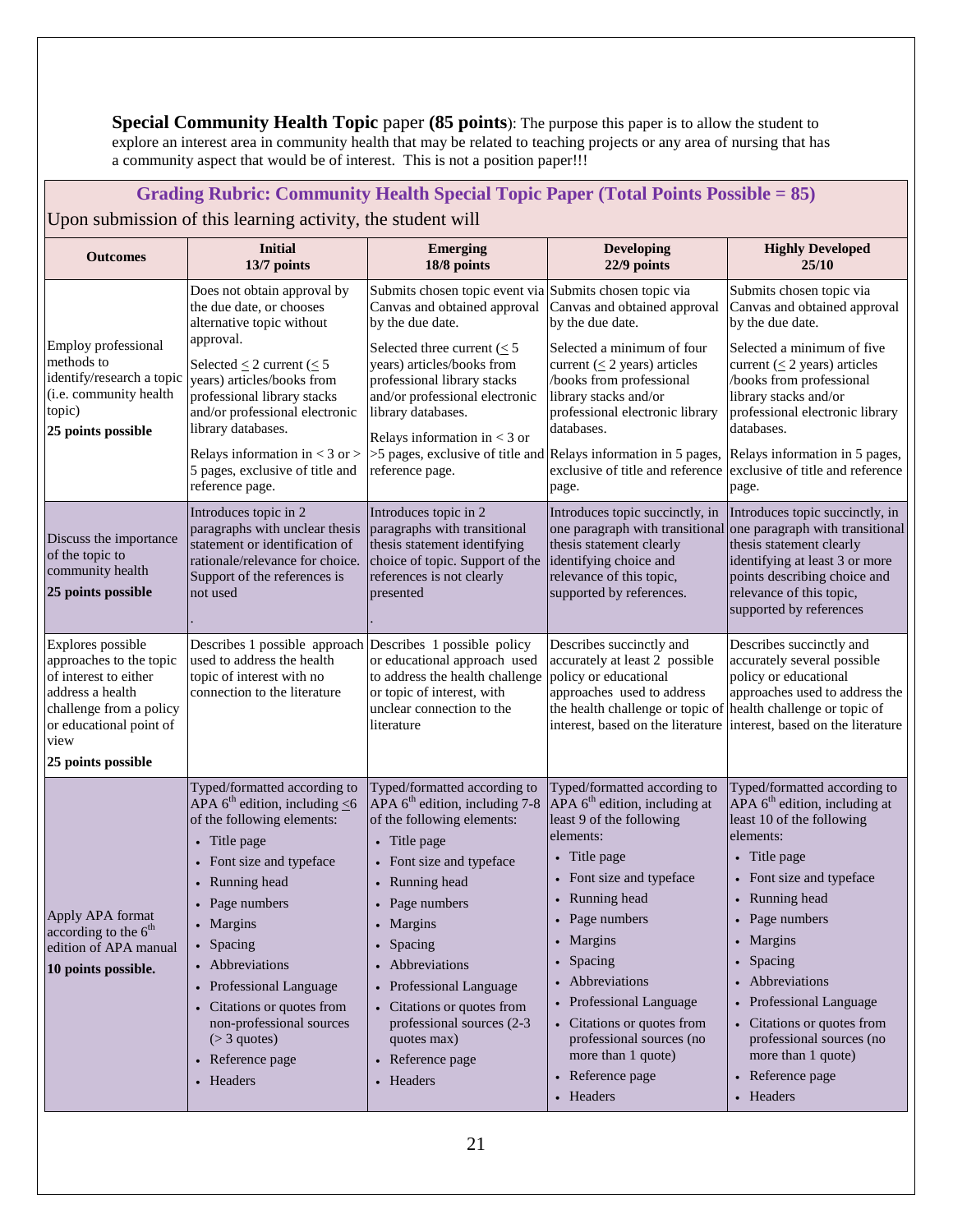#### **Nursing of Communities: Community Health Focus Theory NSG 460**

#### **TOPIC: Introduction to Community/Public Health Nursing**

STUDENT LEARNING OUTCOMES: Upon completion of the class session and discussion, the student will be able to:

- Understand the requirements for successful completion of Community Health Nursing 460.
- Identify all due dates for projects and assignments.
- Accept responsibility for own learning.
- Continue to build academic and clinical portfolio.

RELATED STUDENT ACTIVITIES:

- 1. Syllabus: NSG 460 Nursing in the Community: Community Health Focus
- 2. NSG 460
- 3. Calendar

#### **TOPIC: Public Health Concepts**

STUDENT LEARNING OUTCOMES: Upon completion of the class session and discussion, the student will be able to:

\_\_\_\_\_\_\_\_\_\_\_\_\_\_\_\_\_\_\_\_\_\_\_\_\_\_\_\_\_\_\_\_\_\_\_\_\_\_\_\_\_\_\_\_\_\_\_\_\_\_\_\_\_\_\_\_\_\_\_\_\_\_\_\_\_\_\_\_\_\_\_\_\_\_\_\_\_\_

- Define and discuss the focus of public health.
- Understand the meaning of the terms population-focused care and aggregate-focused care.
- Discuss the Determinants of Health (WHO), Healthy People 2010's Leading Health Indicators and Core Functions and Essential Services of public health and their application to nursing practice.

RELATED STUDENT ACTIVITIES:

• Stanhope and Lancaster, Ch. 1. Appendix G.1, p. 1045

#### **TOPIC: Palliative and Hospice care in the community**

STUDENT LEARNING OUTCOMES: Upon completion of the class session and discussion, the student will be able to:

\_\_\_\_\_\_\_\_\_\_\_\_\_\_\_\_\_\_\_\_\_\_\_\_\_\_\_\_\_\_\_\_\_\_\_\_\_\_\_\_\_\_\_\_\_\_\_\_\_\_\_\_\_\_\_\_\_\_\_\_\_\_\_\_\_\_\_\_\_\_\_\_\_\_\_\_\_\_

- Define and differentiate between palliative care and hospice care.
- Identify client populations appropriate for palliative care.
- Summarize the basic roles and responsibilities of palliative care and hospice nurses.
- Analyze how nurses in palliative care and hospice use best practices, evidence-based practice, and quality improvement strategies to improve the care they provide.
- Explain how nurses in hospice and palliative care work with inter-professional teams.
- Explore community resources and support systems available for clients, family and caregivers.

# RELATED STUDENT ACTIVITIES:

- Reading assignments: Stanhope & Lancaster, Ch. 41.
- Clinical orientation notes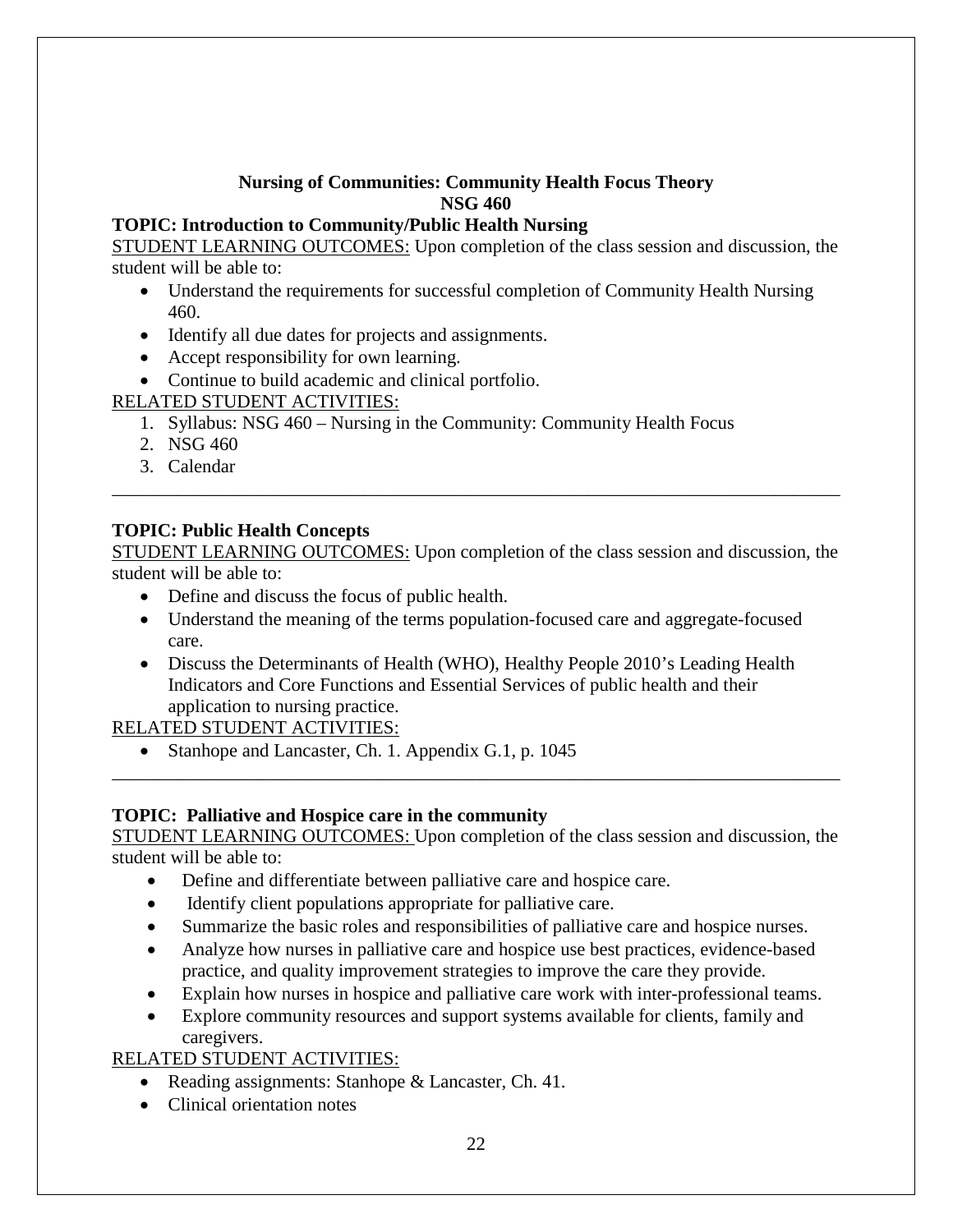#### **TOPIC: Community Assessment, Analysis, Diagnosis, and Planning**

STUDENT LEARNING OUTCOMES: Upon completion of the class session and discussion, the student will be able to:

- Differentiate methods of intervention and evaluation most appropriate for selected populations when considering culture, gender, and development.
- Examine nursing behaviors that assist groups in promoting health for individuals.

• Formulate a community-oriented nursing care intervention plan that demonstrates compassionate nursing practice.

#### RELATED STUDENT ACTIVITIES:

- 1. Reading assignments: Stanhope and Lancaster, Ch. 12.
- 2. ATI.

#### **TOPIC: Family Health Perspectives**

#### *(Clinical Orientation)*

STUDENT LEARNING OUTCOMES: Upon completion of the class session and discussion, the student will be able to:

\_\_\_\_\_\_\_\_\_\_\_\_\_\_\_\_\_\_\_\_\_\_\_\_\_\_\_\_\_\_\_\_\_\_\_\_\_\_\_\_\_\_\_\_\_\_\_\_\_\_\_\_\_\_\_\_\_\_\_\_\_\_\_\_\_\_\_\_\_\_\_\_\_\_\_\_\_\_

- Explain the challenges of family nursing in the community setting.
- Describe strategies for moving from intervention at the family level to intervention at the aggregate level.
- Examine guidelines the nurse can use in searching for strategies that are effective promoting health for multi-problem families.
	- Investigate cultural influences in interpersonal interactions for families facing difficult life circumstances

RELATED STUDENT ACTIVITIES:

- Stanhope & Lancaster. Ch. 27.
- ATI.

# **TOPIC: Multi-Problem Families (Clincal Orientation)**

STUDENT LEARNING OUTCOMES: Upon completion of the class session and discussion, the student will be able to:

- Examine guidelines the nurse can use in searching for strategies that are effective in promoting health for multiproblem families.
- Investigate cultural influences in interpersonal interactions for families facing difficult life circumstances.
- Analyze the major risks to family health.

RELATED STUDENT ACTIVITIES:

• Stanhope & Lancaster. Ch. 28.

# **TOPIC: Community Resources**

STUDENT LEARNING OUTCOMES: Upon completion of the class session and discussion, the student will be able to:

• Explore sources of data for community information and client referral.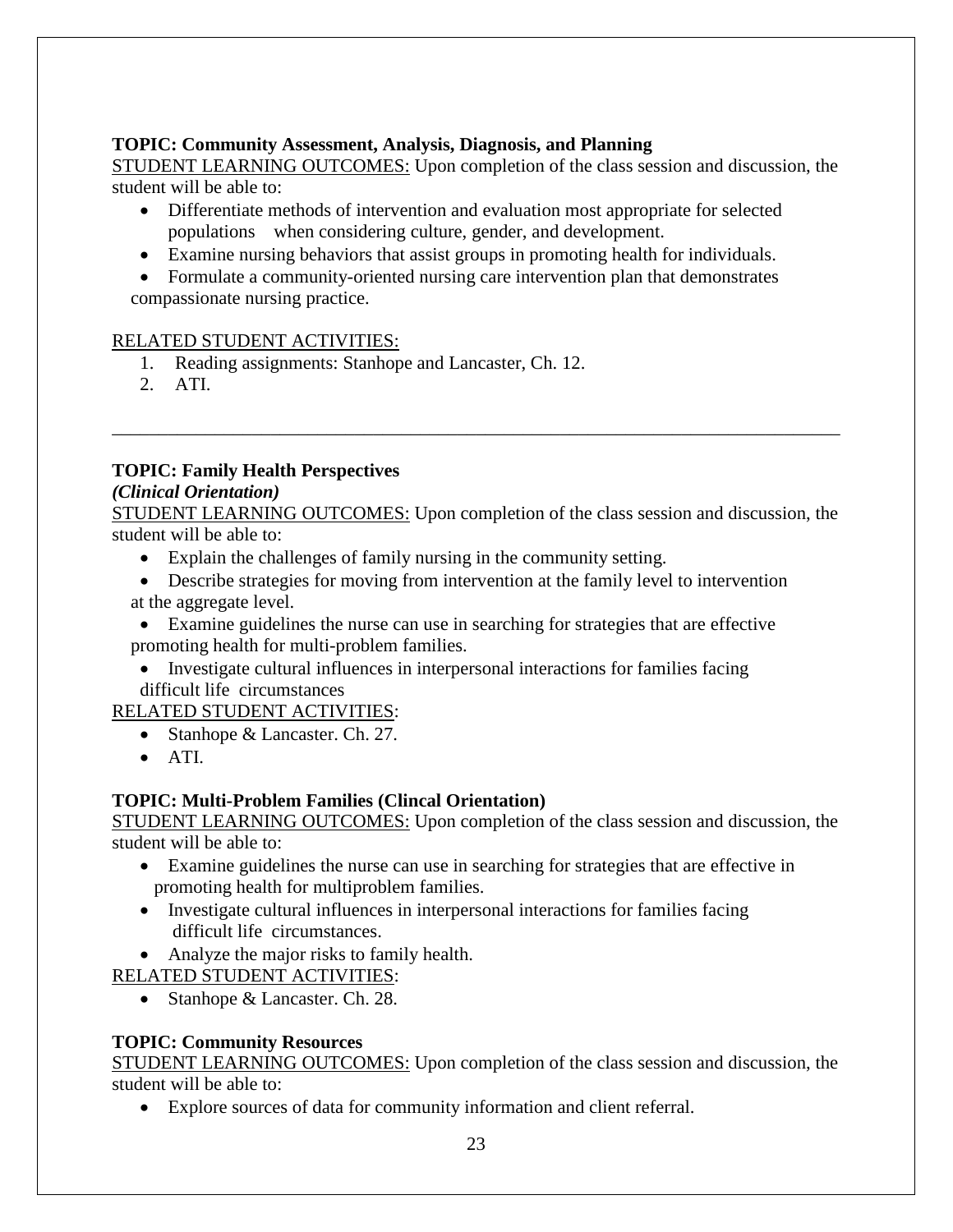- Explore sources of data for assessing, analyzing and evaluating a community.
- Identify sample sources of health and population data.

RELATED STUDENT ACTIVITIES:

- <http://www.hhs.gov/>
- <http://www.healthypeople.gov/2020/implementing/default.aspx>
- www.**211**[sandiego.org/](http://www.211sandiego.org/)
- Reading assignment: Stanhope and Lancaster, Ch. 5 pp. 104-105.

#### **TOPIC: Community Health Planning, Intervention and Evaluation**

STUDENT LEARNING OUTCOMES: Upon completion of the class session and discussion, the student will be able to:

• Differentiate methods of intervention and evaluation most appropriate for selected populations

when considering culture, gender, and development.

- Examine nursing behaviors that assist groups in promoting health for individuals.
- Formulate a community-oriented nursing care intervention plan that demonstrates compassionate nursing practice.

# RELATED STUDENT ACTIVITIES:

- Reading assignments: Stanhope & Lancaster, Ch. 12.
- ATI.

#### **TOPIC: Health Promotion, Health Education, Risk Reduction, and Harm Reduction**

STUDENT LEARNING OUTCOMES: Upon completion of the class session and discussion, the student will be able to:

- Discuss the factors that influence health promotion and wellness.
- Apply teaching and learning theories to population-focused practice.
- Explain how the community/public health nurse identifies health education needs.
- Discuss the impact the community environment and culture on learning.

# RELATED STUDENT ACTIVITIES:

- Stanhope and Lancaster, Chaps. 16, 17.
- ATI.

# **TOPIC: Tuberculosis Control**

STUDENT LEARNING OUTCOMES: Upon completion of the class session and discussion, the student will be able to:

- Identify major issues that influence and affect the control and elimination of tuberculosis.
- Describe factors that place certain populations at higher risk for contracting tuberculosis.
- Explain host defense mechanisms related to tuberculosis, factors affecting progression of tuberculosis infection and disease, and tuberculosis communicability.
- Discuss a nursing intervention disease prevention, health promotion, and/or health education strategy for each level of prevention for tuberculosis.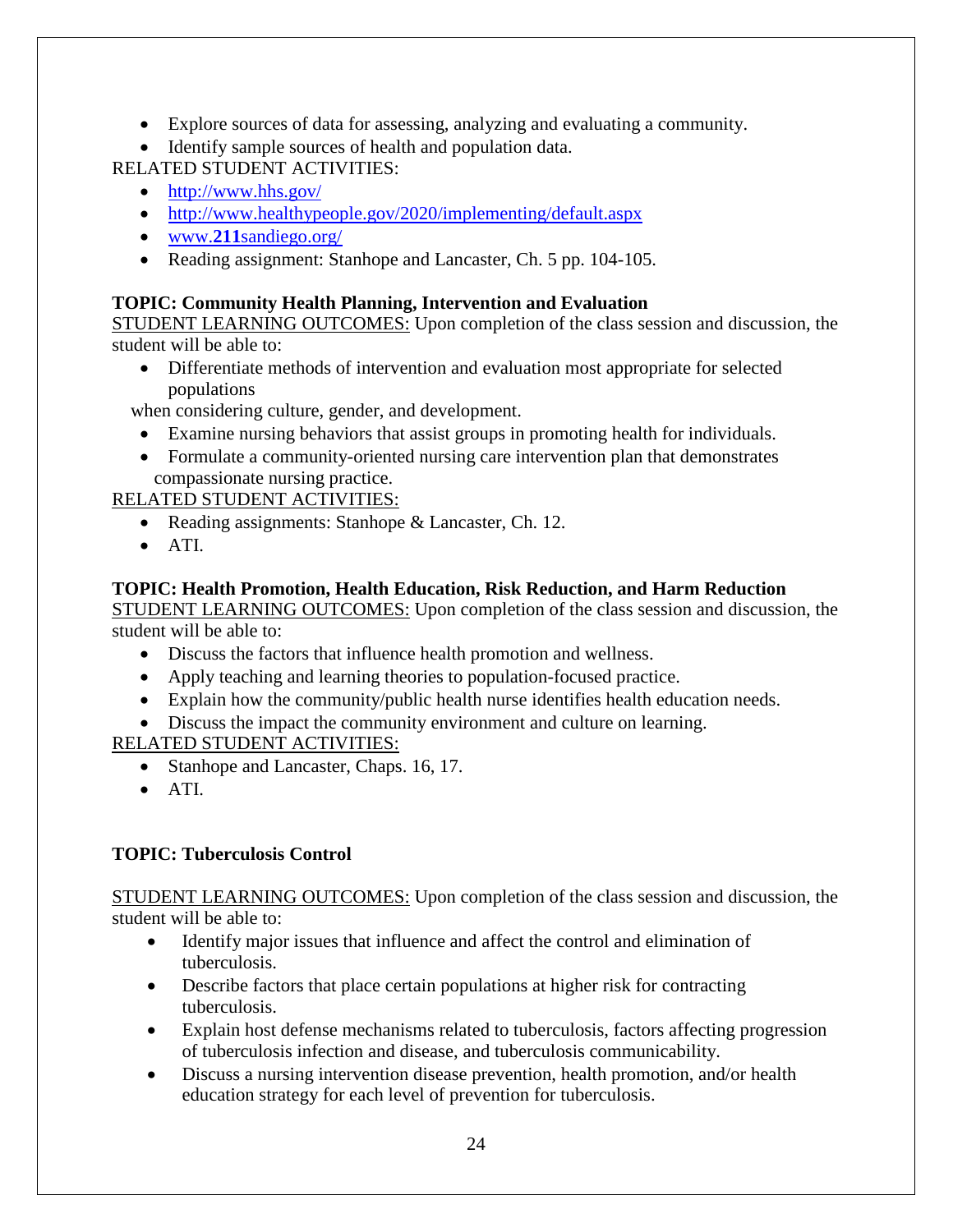Successfully place two intradermal skin tests, correctly 'read' eight skin test results, and pass the posttest.

RELATED STUDENT ACTIVITIES:

- TB Control, TB Skin Test Practicum and Certificate
- Reading assignments: Stanhope and Lancaster, Ch. 14, pp. 83-84, 328-329, 334.

# **TOPIC: Genetics of Inter-Sexuality**

STUDENT LEARNING OUTCOMES: Upon completion of the class session and discussion, the student will be able to:

- Explain the relation of gender and sexual orientation to culture and health behaviors.
- Describe how values influence attitudes, beliefs and behaviors related to human sexuality and health and illness.
- Explain health disparities and disparities in health care.
- Describe the progress made toward reaching the Healthy People 2010 goals related to gender differentiation and sexuality.
- specific interventions.
- Analyze how community/public health nurses can assist individuals and families regarding gender differentiation and sexuality.

•

#### RELATED STUDENT ACTIVITIES:

• Reading assignments: Stanhope and Lancaster, Ch. 11.

# **TOPIC: Health Policy**

STUDENT LEARNING OUTCOMES: Upon completion of the class session and discussion, the student will be able to:

- Explain what health policy is and how it is related to the health care system.
- Analyze who the stakeholders are and how they influence policy development.
- Discuss the responsibilities or legal duties of community/public health nurses related to public health law.

RELATED STUDENT ACTIVITIES:

• Reading assignments: Stanhope and Lancaster, Ch. 8.

# *TOPIC: Legal Context in Public Health*

STUDENT LEARNING OUTCOMES: Upon completion of the class session and discussion, the student will be able to:

- Describe the sources and purposes of public health law.
- Discuss the responsibilities or legal duties of community/public health nurses related to public health law.
- Understand when a community/public health nurse might and might not be covered by the employer's professional liability insurance.

• Describe how legal and ethical issues are alike and different.

# RELATED STUDENT ACTIVITIES:

1. Reading assignments: Stanhope and Lancaster, Ch. 8.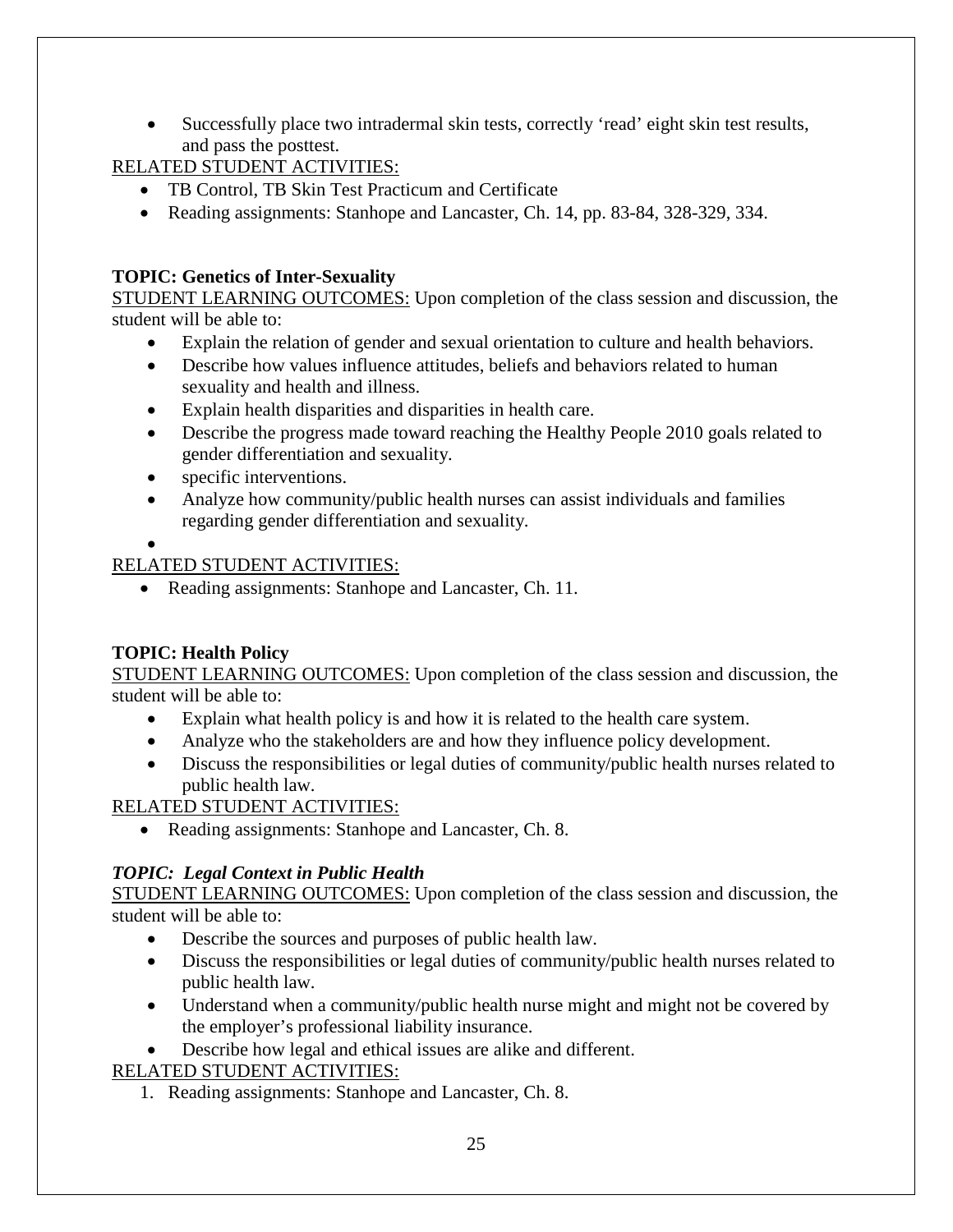2. ATI

# **TOPIC: Epidemiology in Health and Illness**

STUDENT LEARNING OUTCOMES: Upon completion of the class session and discussion, the student will be able to:

- Discuss the science of epidemiology and its application to public health and public health nursing.
- Identify the use of the epidemiologic triangle, population health ecologic model, and the natural history of disease in the promotion of population health.
- Interpret the use of descriptive epidemiologic parameters and basic epidemiologic measures in global, national, and local community settings.

# RELATED STUDENT ACTIVITIES:

1. Reading assignments: Stanhope and Lancaster, Ch. 12.

# **TOPIC: United States Health Care System, Managed Care, Medicaid/cal & Medicare**

STUDENT LEARNING OUTCOMES: Upon completion of the class session and discussion, the student will be able to:

- Describe the current public health system in the United States.
- Explain public health and primary health care and the nursing roles in each.
- Evaluate the effectiveness of the United States primary health care system to meet the established goals of Alma Ata as the basis of primary health care.
- Compare and contrast the responsibilities of the federal, state, and local public health systems.

#### RELATED STUDENT ACTIVITIES:

• Reading assignments: Stanhope and Lancaster, Ch. 3& 5.

# *TOPIC: Ethics in Community Health Nursing*

STUDENT LEARNING OUTCOMES: Upon completion of the class session and discussion, the student will be able to:

- Explain how ethical principles and theories are relevant to community/public health nursing decisions.
- Discuss how professional obligations of community/public health nurses relate to client rights.
- Explain how ethics and social justice relate to the role of Community/Public Health Nursing.

# RELATED STUDENT ACTIVITIES:

• Reading assignments: Stanhope and Lancaster, Ch. 6.

# **TOPIC: Screening and Referral**

STUDENT LEARNING OUTCOMES: Upon completion of the class session and discussion, the student will be able to:

• Review principles related to the occurrence and transmission of infection and infectious diseases.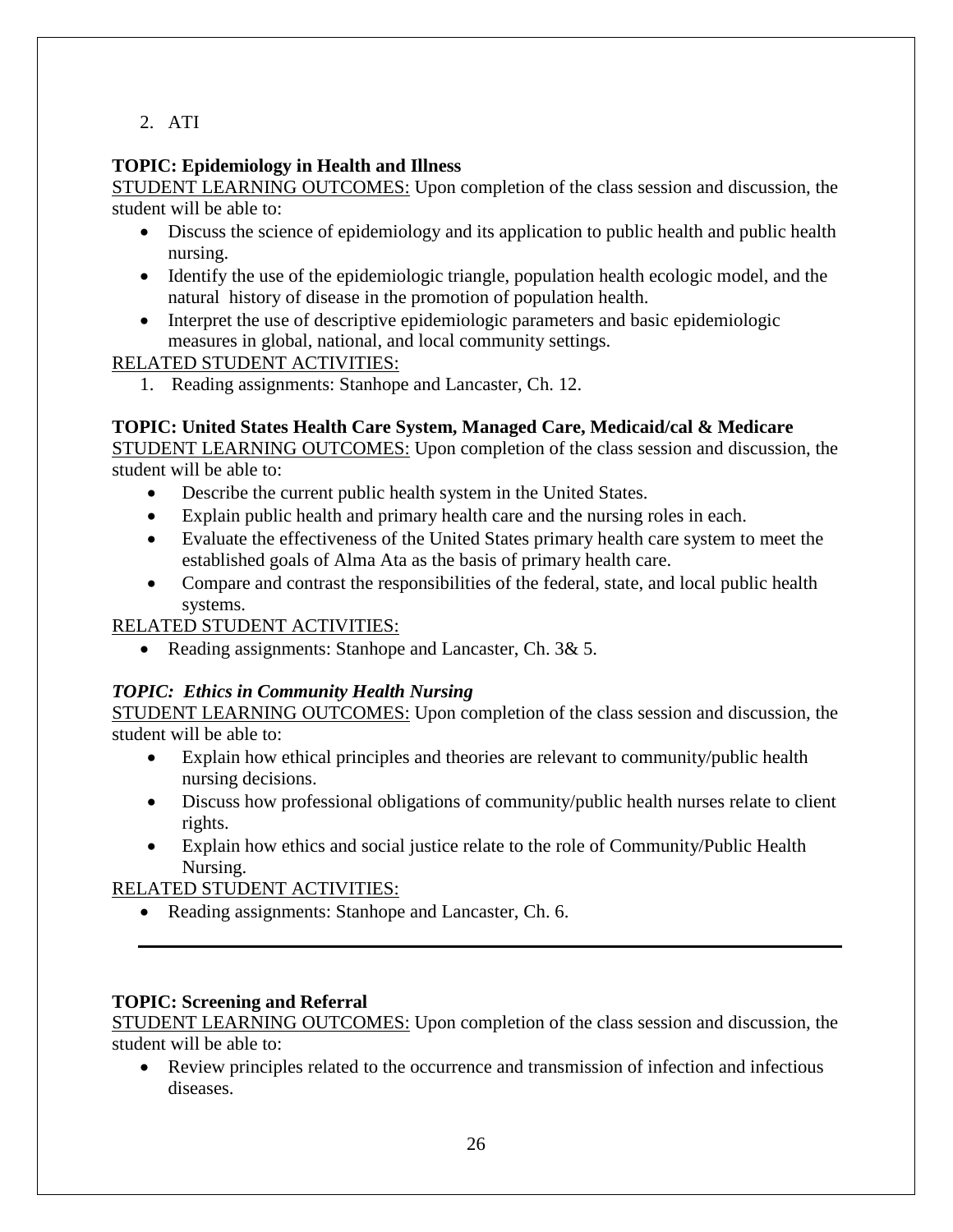- Describe the three focus areas in Healthy People 2010 objectives that apply to infectious diseases.
- Recognize sources of data used when investigating a disease/condition outbreak. core competencies for public health nurses.

#### RELATED STUDENT ACTIVITIES:

- Reading assignments: Stanhope and Lancaster, Chaps. 13, 14, & 24.
- ATI.

#### **TOPIC: Sexually Transmitted Infections**

STUDENT LEARNING OUTCOMES: Upon completion of the class session and discussion, the student will be able to:

\_\_\_\_\_\_\_\_\_\_\_\_\_\_\_\_\_\_\_\_\_\_\_\_\_\_\_\_\_\_\_\_\_\_\_\_\_\_\_\_\_\_\_\_\_\_\_\_\_\_\_\_\_\_\_\_\_\_\_\_\_\_\_\_\_\_\_\_\_\_\_\_\_\_\_\_\_\_

- Explain the relation of gender and sexual orientation to culture and health behaviors.
- Describe how values influence attitudes, beliefs and behaviors related to human sexuality and health and illness.
- Describe the progress made toward reaching the Healthy People 2010 goals related to gender differentiation and sexuality.

RELATED STUDENT ACTIVITIES:

- Stanhope & Lancaster. Ch. 11.
- ATI

# **TOPIC: Immunization**

STUDENT LEARNING OUTCOMES: Upon completion of the class session and discussion, the student will be able to:

- Review principles related to the occurrence and transmission of infection and infectious diseases.
- Explain the significance of immunization as a communicable disease control measure.
- Discuss ethical issues affecting communicable disease and infection control.
- Describe the legal responsibility for control of communicable diseases.

#### RELATED STUDENT ACTIVITIES:

- 1. Reading assignments: Stanhope & Lancaster, Ch. 29.
- 2. ATI

# **TOPIC: Community Health Planning, Intervention and Evaluation**

STUDENT LEARNING OUTCOMES: Upon completion of the class session and discussion, the student will be able to:

• Differentiate methods of intervention and evaluation most appropriate for selected populations

\_\_\_\_\_\_\_\_\_\_\_\_\_\_\_\_\_\_\_\_\_\_\_\_\_\_\_\_\_\_\_\_\_\_\_\_\_\_\_\_\_\_\_\_\_\_\_\_\_\_\_\_\_\_\_\_\_\_\_\_\_\_\_\_\_\_\_\_\_\_\_\_\_\_

when considering culture, gender, and development.

- Examine nursing behaviors that assist groups in promoting health for individuals.
- Formulate a community-oriented nursing care intervention plan that demonstrates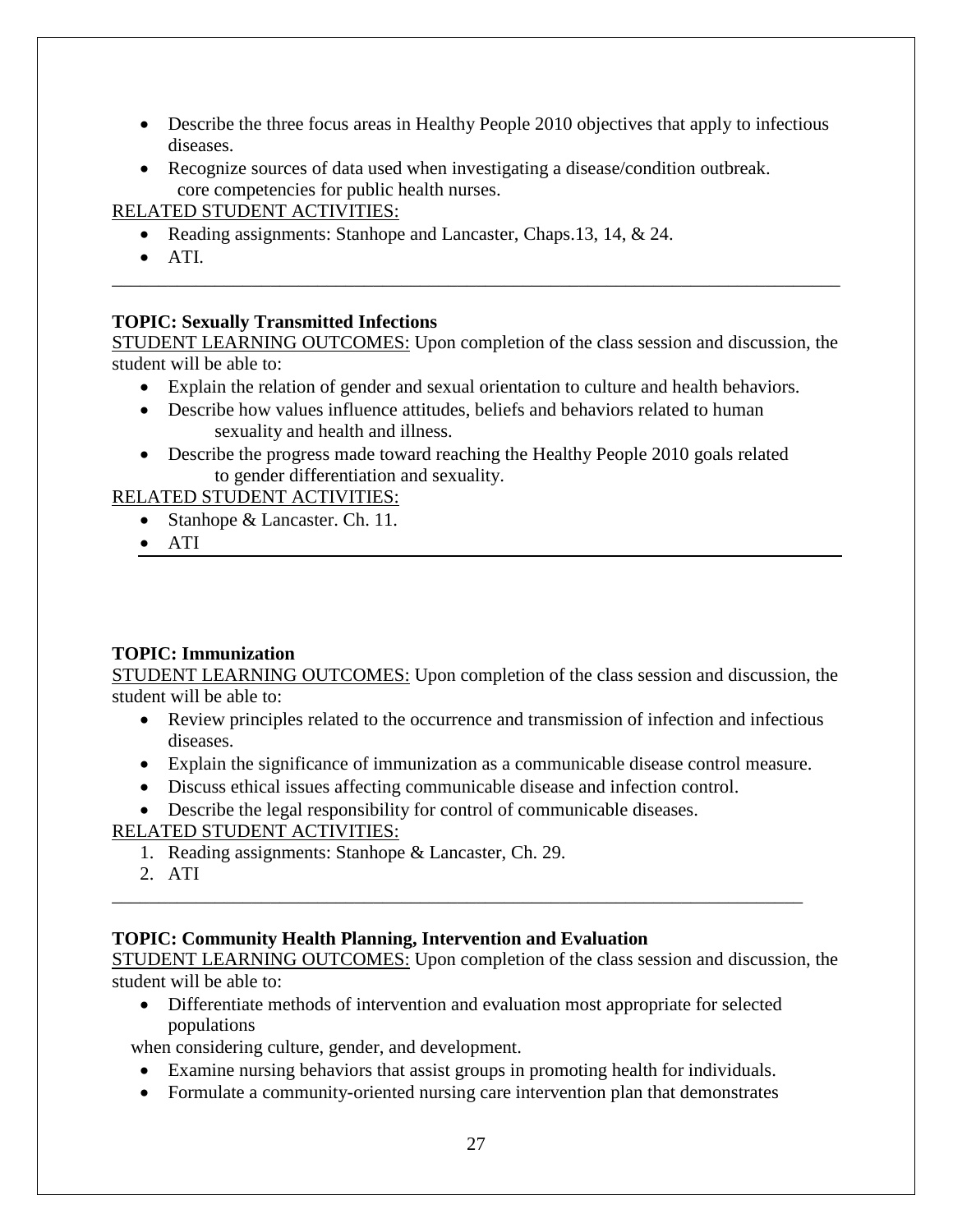compassionate nursing practice.

RELATED STUDENT ACTIVITIES:

- Reading assignments: Stanhope & Lancaster, Ch. 12.
- ATI.

#### **TOPIC: Intimate Partner Violence**

STUDENT LEARNING OUTCOMES: Upon completion of the class session and discussion, the student will be able to:

• Analyze primary preventive nursing interventions for community violence.

\_\_\_\_\_\_\_\_\_\_\_\_\_\_\_\_\_\_\_\_\_\_\_\_\_\_\_\_\_\_\_\_\_\_\_\_\_\_\_\_\_\_\_\_\_\_\_\_\_\_\_\_\_\_\_\_\_\_\_\_\_\_\_\_\_

- Examine at least three factors existing in most communities that influence violence and human abuse.
- Identify indicators of potential child abuse.

• Define the four general types of child abuse; neglect, physical, emotional, and sexual.

#### RELATED STUDENT ACTIVITIES:

- Reading assignments: Stanhope & Lancaster, Ch. 38.
- ATI.

#### **TOPIC: Child Abuse and Child Welfare**

STUDENT LEARNING OUTCOMES: Upon completion of the class session and discussion, the student will be able to:

• Discuss objectives in "Healthy People 2020" that relate to child abuse.

\_\_\_\_\_\_\_\_\_\_\_\_\_\_\_\_\_\_\_\_\_\_\_\_\_\_\_\_\_\_\_\_\_\_\_\_\_\_\_\_\_\_\_\_\_\_\_\_\_\_\_\_\_\_\_\_\_\_\_\_\_\_\_\_\_\_\_\_\_

- Discuss the scope of maltreatment of children in the United States.
- Identify reporting laws as they pertain to abuse of children.
- Analyze how social environment, poverty, family stress, and violence might be linked to child abuse

#### RELATED STUDENT ACTIVITIES:

- Reading assignments: Stanhope & Lancaster, Ch. 29.
- ATI

#### **TOPIC: Poverty, Homelessness and Vulnerable Populations**

STUDENT LEARNING OUTCOMES: Upon completion of the class session and discussion, the student will be able to:

- Describe the social, political, cultural, and environmental factors that influence poverty.
- Discuss the effects of poverty on the health and well-being of individuals, families, and communities.
- Describe the social, political, cultural, and environmental factors that influence homelessness.

#### RELATED STUDENT ACTIVITIES:

- Reading assignments: Stanhope & Lancaster, Chaps. 32, 33.
- ATI.

#### **TOPIC: Disaster Management**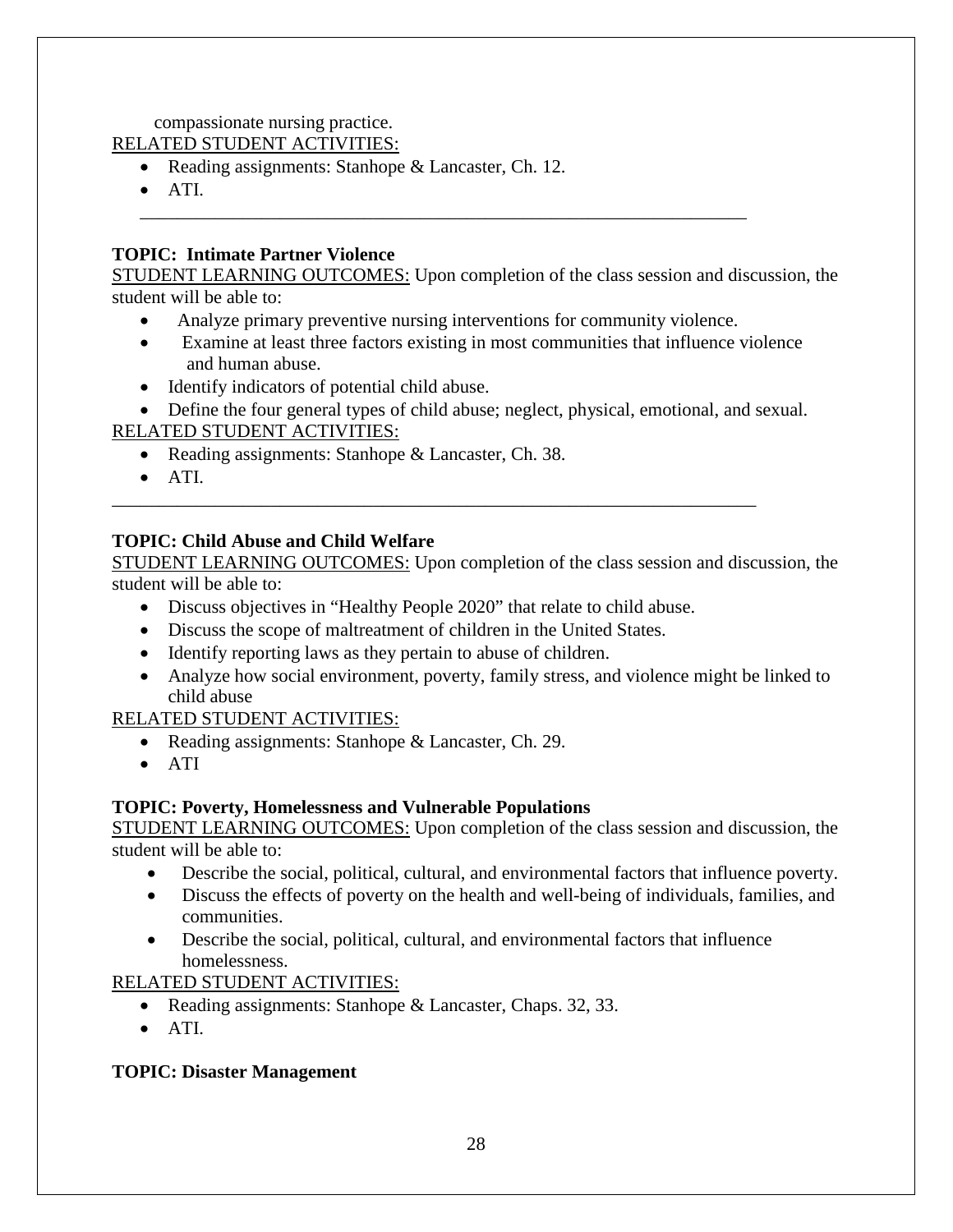STUDENT LEARNING OUTCOMES: Upon completion of the class session and discussion, the student will be able to:

- Discuss the nurse's role in the prevention, preparedness, response, and recovery phases of disaster management.
- Describe the National Response Plan and its relationship to the National Incident Management System.
- Identify how the community and its partners work together to prevent, prepare for, respond to, and recover from disasters

#### RELATED STUDENT ACTIVITIES:

- Reading assignments: Stanhope & Lancaster, Ch. 23.
- ATI.

#### **TOPIC: Older Adults in the Community**

STUDENT LEARNING OUTCOMES: Upon completion of the class session and discussion, the student will be able to:

- Describe the changing demography of older adults in the United States and the influence this has on nursing practice.
- Identify the multidimensional influences on aging and explain how these affect the health status of older adults.
- Recognize Health People 2010 wellness goals and objectives for older adults.

#### RELATED STUDENT ACTIVITIES:

- Reading assignments: Stanhope & Lancaster, Ch. 20.
- ATI

# **TOPIC: HIV Prevention**

STUDENT LEARNING OUTCOMES: Upon completion of the class session and discussion, the student will be able to:

- Describe the natural history of human immunodeficiency virus (HIV) infection and appropriate client education at each stage.
- Evaluate the trends in incidence of HIV and STDs and identify groups that are at greatest risk.
- Analyze behaviors that place people at risk of contracting HIV and STDs.
- Name one Millennium Development Goal is relation to HIV/AIDS reduction world-wide.
- Evaluate nursing activities to prevent and control HIV and STDs.

# RELATED STUDENT ACTIVITIES:

- Reading assignments: Stanhope & Lancaster, Ch. 14, pp. 52, 318-320, 683.
- UNICEF *Facts For Life* [www.unicef.org/ffl](http://www.unicef.org/ffl)
- United Nations *Millennium Development Goals* <http://www.un.org/millenniumgoals>

# **TOPIC: Living With Chronic Disease**

STUDENT LEARNING OUTCOMES: Upon completion of the class session and discussion, the student will be able to:

- Discuss the magnitude of disability in the United States.
- Describe how legislation affects the rehabilitation process.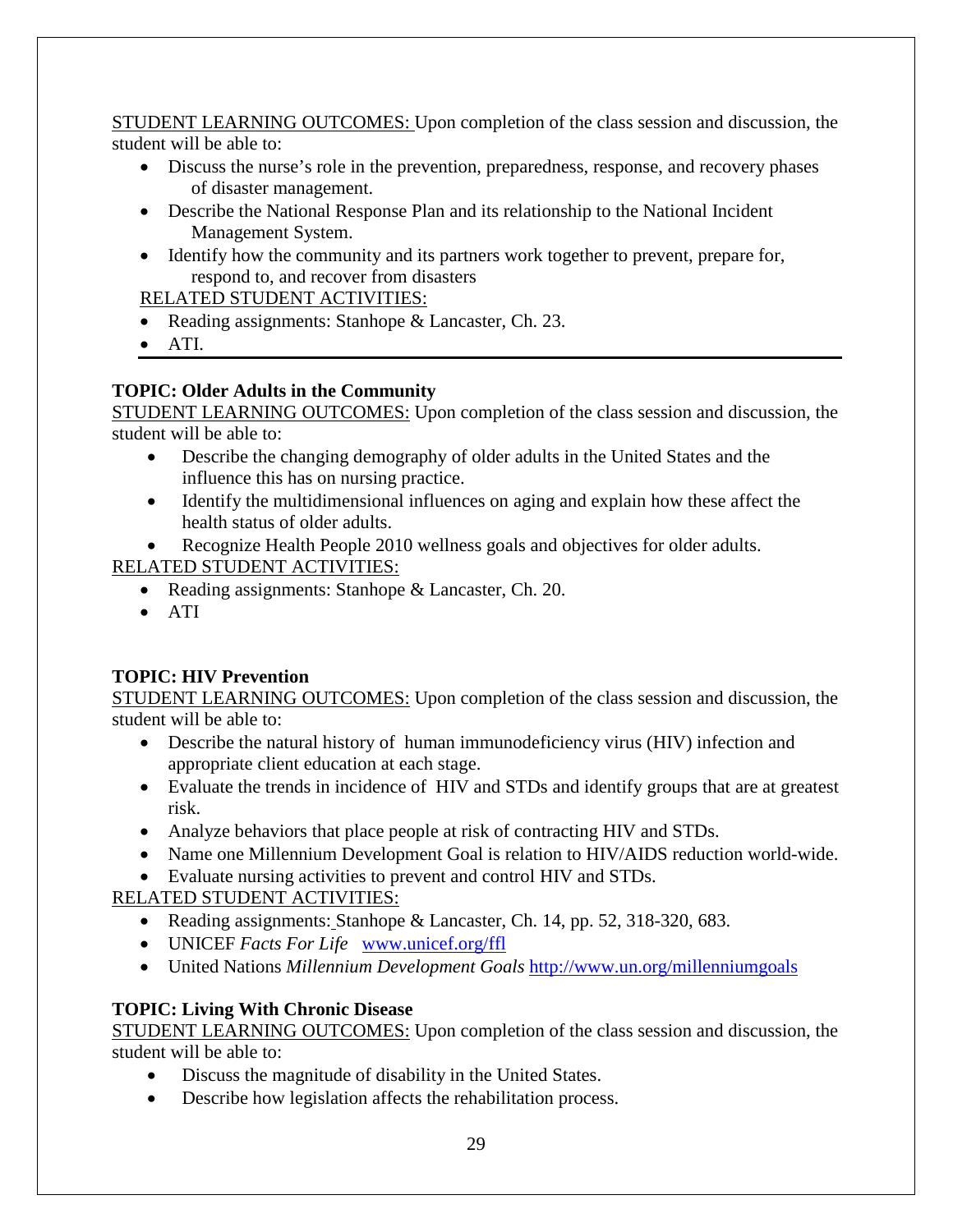- Identify selected health care and social issues that influence the ability of people with disabilities to live and thrive in the community.
- Discuss specific chronic diseases and disabilities and the related medication management.
- Locate community resources for individuals with disabilities.

RELATED STUDENT ACTIVITIES:

• Reading assignments: Stanhope & Lancaster, Ch.30.

# **TOPIC: Older Adult in the community**

STUDENT LEARNING OUTCOMES: Upon completion of the class session and discussion, the student will be able to:

- Discuss abuse of older adults as a crucial community health problem.
- Analyze the role of the community health nurse in care of the elderly from the perspective of

"Healthy People 2010".

• Explain the community health nurse's role in detecting, reporting and preventing elder abuses.

RELATED STUDENT ACTIVITIES:

• Reading assignments: Stanhope & Lancaster, Chaps. 30 & 31.

# **TOPIC: International Nursing**

STUDENT LEARNING OUTCOMES: Upon completion of the class session and discussion, the student will be able to:

- Discuss the World Health Organization (WHO) concepts of "Health for All" and primary care.
- Describe how international and nongovernmental organizations work to address health issues in the world.
- Compare and contrast the health care system in a developed country with one in a lesser-developed one.
- Compare and contrast countries having higher rates of deaths from malnutrition and infectious diseases with countries more concerned with chronic health conditions.
- Describe the local and global prevention responses to the increasing incidence of tuberculosis, HIV, malaria and waterborne diseases.

RELATED STUDENT ACTIVITIES:

• Reading assignments: Stanhope & Lancaster, Ch. 4.

# **TOPIC: Global Health**

STUDENT LEARNING OUTCOMES: Upon completion of the class session and discussion, the student will be able to:

• Identify the major aims and goals for global health that have been presented by the *Millennium* 

 *Global Developmental Goals* (2009).

- Explain the role and focus of a population-based approach for global health.
- Identify international health care organizations.